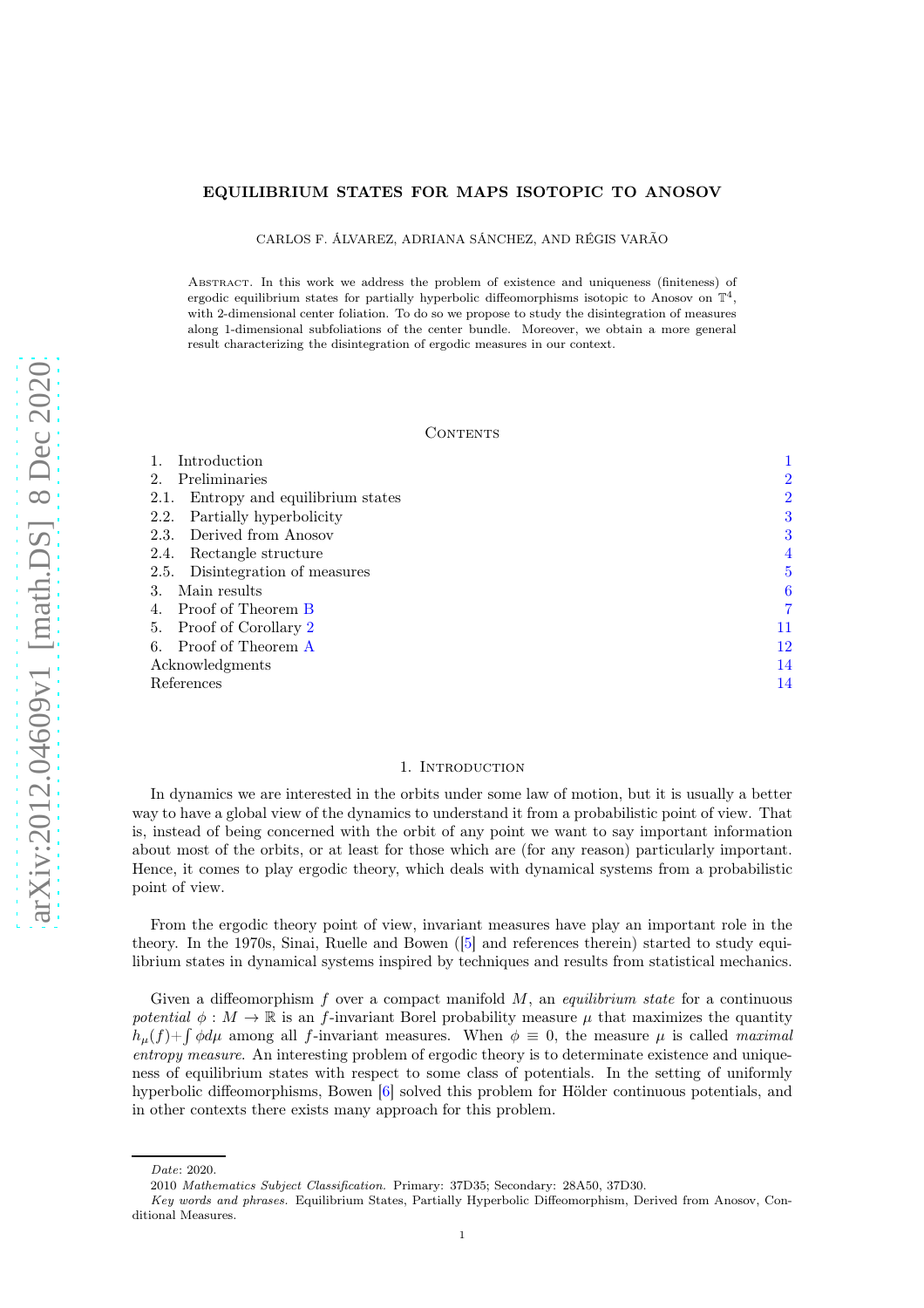Since the pioneering works of Sinai, Ruelle and Bowen on thermodynamical formalism many results have been obtained, in particular in the context of non-uniformly hyperbolic maps and partially hyperbolic diffeomorphisms. Climenhaga and Thompson extended Bowen's techniques for a nonuniform setting  $[12, 11]$  $[12, 11]$ , using those general techniques, Climenhaga *et. al.*  $[11, 12]$  $[11, 12]$  $[11, 12]$  proved that robustly transitive diffeomorphisms introduced by Mañé and Bonatti-Viana have a unique equilibrium state for natural classes of potentials. For potentials with a small variational condition, Rios and Siqueira [\[20\]](#page-14-4) obtained uniqueness of equilibrium states for partially hyperbolic horseshoes. For the same class of potentials that we will study in this work, Carvalho and Pérez [\[10\]](#page-14-5) obtained similar results about equilibrium states for a class of skew product. Recently, Climenhaga et. al. [\[13\]](#page-14-6) studied uniqueness of equilibrium states for certain transitive partially hyperbolic diffeomorphisms.

In this work we are also concerned with thermodynamical formalism in the less explored context of a partially hyperbolic diffeomorphism with higher dimensional center foliaiton (i.e. two dimensional or higher) which are isotopic to Anosov. Using disintegration techniques of measures along the center foliation, under some extra assumptions, we obtain similar results to those Crisostomo and Tahzibi  $[14]$ . We give conditions on f and its center foliation under which one can control the geometry of the preimage of the semiconjugacy. Roughly speaking, our conditions are

- that f is dynamically coherent and the center foliation splits into line-bundles, and
- $\bullet$  that the preimage of a point x under the semiconjugacy is contained in a unique center leaf and has a "controlled geometry", namely a rectangle-like structure.

In particular these assumptions are satisfied by the maps considered by Buzzi *et. al.* [\[8\]](#page-14-8) and Carrasco et. al. [\[9\]](#page-14-9), such maps are isotopic to a linear Anosov.

Under these hypotheses we address the problem of existence and uniqueness (or finiteness) of the equilibrium states. On what follows the set C is the set where the semiconjugacy of f with its linearization is not injective. We now present our results:

<span id="page-1-3"></span>**Theorem A.** Let  $f: \mathbb{T}^4 \to \mathbb{T}^4$  be a partially hyperbolic diffeomorphism isotopic to Anosov. Under the above assumptions if the measure of  $C$  is zero we have uniqueness of the equilibrium state. Otherwise, the disintegration of the measure on the center foliation is atomic and, under some additional assumptions, the equilibrium state is "virtually hyperbolic" and not unique.

By virtually hyperbolicity we mean that there exists a full measurable invariant subset which intersects each center leaf in at most one point. This result would actually follow from a more general one regarding ergodic measures:

<span id="page-1-2"></span>**Theorem B.** Let  $f: \mathbb{T}^4 \to \mathbb{T}^4$  be a partially hyperbolic diffeomorphism isotopic to Anosov. Under the above assumptions if the measure of  $C$  is zero the system is almost conjugated to an Anosov. Otherwise, the disintegration of the measure is atomic and, under some additional assumptions, the measure is "virtually hyperbolic".

A precise statement on the assumptions and the main results are given in Section [3](#page-5-0) int Theorem [4](#page-5-2) and Theorem [3](#page-5-3) respectively. The novelty with respect to previous works is the study for partially hyperbolic diffeomorphims with 2-dimensional (or higher) center foliations. This is done by a careful study on the disintegration of the measures along the line-bundles of the center foliation.

**Remark 1.** We remark that the results of theorems [A](#page-1-3) and [B](#page-1-2) are valid for partially hyperbolic diffeomorphisms  $f: \mathbb{T}^n \to \mathbb{T}^n$  isotopic to Anosov with k-dimensional center bundle with  $1 \leq k < n$ . Provided that they satisfy the assumptions above. The proof for the higher dimensional case follows in a similar way as in the 2-dimensional case. A further discussion about it will be presented in Section [4.](#page-6-0)

The remainder of the article is organized as follows. In the next Section we discuss some necessary preliminaries in equilibrium states, partially hyperbolic dynamics and disintegration of the measures. In Section [3](#page-5-0) we give precise statements os our main results, while their proofs are presented in sections [4,](#page-6-0) [5](#page-10-0) and [6.](#page-11-0)

## 2. Preliminaries

<span id="page-1-1"></span><span id="page-1-0"></span>2.1. **Entropy and equilibrium states.** Let  $(M, d)$  be a compact metric space and  $f : M \to M$ a continuous map. For  $\delta \in (0,1), n \in \mathbb{N}$  and  $\epsilon > 0$ , a finite set  $E \subset M$  is called an  $(n, \epsilon, \delta)$ -covering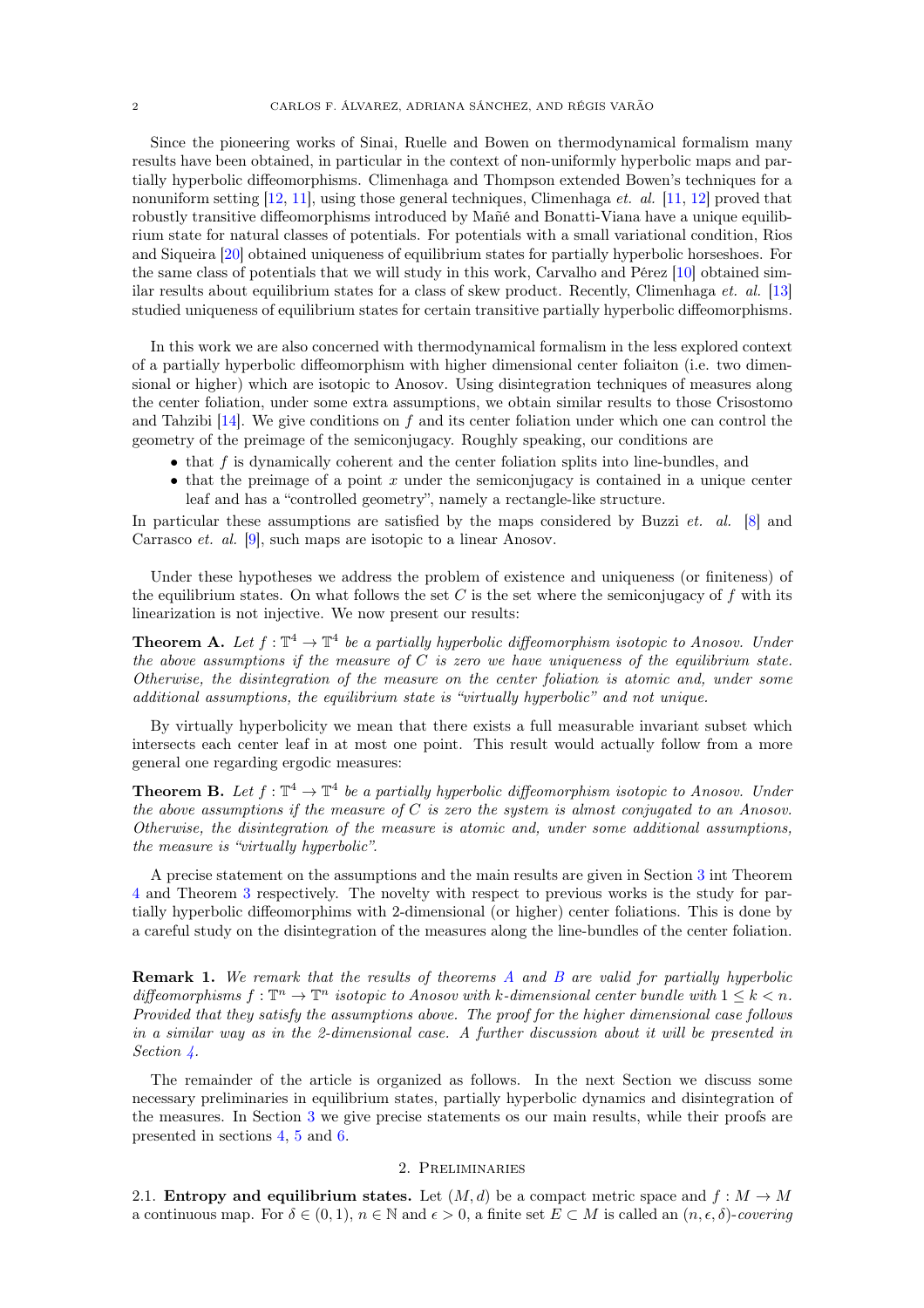if the union of the all  $\epsilon$ -balls,  $B_n(x, \epsilon) = \{y \in M : d(f^i(x), f^i(y)) < \epsilon\}$ , centered at points  $x \in E$ has  $\mu$ -measure greater than  $\delta$ . The *metric entropy* is defined by

$$
h_{\mu}(f) = \lim_{\epsilon \to 0} \limsup_{n \to \infty} \frac{1}{n} \log \min\{\#E : E \subseteq M \text{ is a } (n, \epsilon, \delta)\text{-covering set}\}.
$$

A set  $E \subseteq M$  is said to be  $(n, \epsilon)$ -separated, if for every  $x, y \in E, x \neq y$ , there exists  $i \in \{0, \ldots, n-1\}$ such that  $d(f^ix, f^iy) \ge \epsilon$ . The topological entropy on a non-empty compact set  $K \subset M$  is defined by

$$
h(f, K) = \lim_{\epsilon \to 0} \limsup_{n \to \infty} \frac{1}{n} \log \sup \{ \#E : E \subseteq K \text{ is } (n, \epsilon) \text{-separated} \}.
$$

We denote  $h_{top}(f) := h(f, M)$ .

**Definition 1.** Let  $f : M \to M$  be a continuous map over a compact manifold M. An f-invariant Borel probability measure  $\mu$  is an **equilibrium state** for f with respect to a potential  $\phi \in C^0(M, \mathbb{R})$ if it satisfies

$$
h_{\mu}(f) + \int \phi d\mu = \sup \{ h_{\nu}(f) + \int \phi d\nu : \nu \in \mathcal{M}(f) \},
$$

where  $h_\mu(f)$  is the metric entropy of f with respect to  $\mu$ . If  $\phi \equiv 0$ ,  $\mu$  is called **measure of** maximal entropy.

<span id="page-2-0"></span>2.2. Partially hyperbolicity. Let  $f : M \to M$  be a diffeomorphism defined on a compact manifold  $M$ ,  $f$  is said to be *partially hyperbolic* if:

- (1) There exists a non-trivial splitting of the tangent bundle  $TM = E^s \oplus E^c \oplus E^u$  invariant under the derivative  $Df$ :
- (2) There exist a Riemannian metric  $\|\cdot\|$  on M, such that we have positive continuous functions  $\nu, \hat{\nu}, \gamma, \hat{\gamma}$  with  $\nu, \hat{\nu} < 1$  and  $\nu < \gamma < \hat{\gamma}^{-1} < \hat{\nu}^{-1}$  such that, for any unit vector  $v \in T_xM$ ,

$$
||Df(x)v|| < \nu(x) \quad \text{if } v \in E^s(x),
$$
  
\n
$$
\gamma(x) < ||Df(x)v|| < \hat{\gamma}(x)^{-1} \quad \text{if } v \in E^c(x),
$$
  
\n
$$
\hat{\nu}(x)^{-1} < ||Df(x)v|| \quad \text{if } v \in E^u(x).
$$

The bundles  $E^s$ ,  $E^u$ ,  $E^c$  are called the stable, unstable and center bundle respectively. It is wellknown that the stable and unstable bundles integrate to f-invariant foliations  $\mathcal{F}^s$  and  $\mathcal{F}^u$  [\[17\]](#page-14-10). The leaf of  $\mathcal{F}^{\sigma}$  containing x will be called  $W^{\sigma}(x)$ , for  $\sigma = s, u$ . Such foliations are f-invariant, that means  $f$  sends leaves to leaves.

**Remark 2.** Not always the central bundle  $E<sup>c</sup>$  may be tangent to an invariant foliation, but whenever such a foliation exists, it is denoted by  $\mathcal{F}^c$ .

**Definition 2.** A partially hyperbolic diffeomorphism  $f : M \to M$  is called dynamically coherent if there exist invariant foliations  $\mathcal{F}^{c\sigma}$  tangent to  $E^{c\sigma} = E^c \oplus E^{\sigma}$  for  $\sigma = s, u$ .

<span id="page-2-1"></span>**Remark 3.** In this article we assume that f preserves the orientation on the  $\mathcal{F}^i$  leaves.

2.3. Derived from Anosov.

**Definition 3.** A C<sup>1</sup>-diffeomorphism  $f : \mathbb{T}^d \to \mathbb{T}^d$  is called Derived from Anosov (DA) if it is isotopic to its action in the homology  $A: H_1(\mathbb{T}^d) \to H_1(\mathbb{T}^d)$ . We call A the linear part of f.

By a well-known result of Franks [\[16\]](#page-14-11) there exist a semiconjugacy  $H: \mathbb{T}^d \to \mathbb{T}^d$  between f and A, that is,  $H \circ f = A \circ H$ . Moreover, its lift  $\tilde{H}$  to  $\mathbb{R}^d$  semiconjugates  $\tilde{f}$  to  $\tilde{A}$ , and for some constant  $K$  we have

$$
\|\tilde{H} - \mathrm{id}\,\|_{C^0} \leq K.
$$

In particular,  $\tilde{H}$  is proper. The constant K depends continuously on f, and tends to zero as f tends to A in the  $C^1$  norm. For every  $\tilde{x} \in \mathbb{R}^d$ , each  $\tilde{H}^{-1}(\tilde{x})$  is a compact set whose diameter is uniformly bounded from above diam $(\tilde{H}^{-1}(\tilde{x})) \leq 2E$ .

**Remark 4.** Take  $\mu$  any f-invariant measure and let  $\nu = H_*\mu$ . It is well-known that  $h_{\mu}(f)$  $h_{\nu}(A)$ . Furthermore, the Ledrappier-Walters Variational principle [\[18\]](#page-14-12) says that

$$
\sup_{\mu: H_*\mu=\nu} h_{\mu}(f) = h_{\nu}(A) + \int_{\mathbb{T}^d} h(f, H^{-1}(x)) d\nu(x). \tag{1}
$$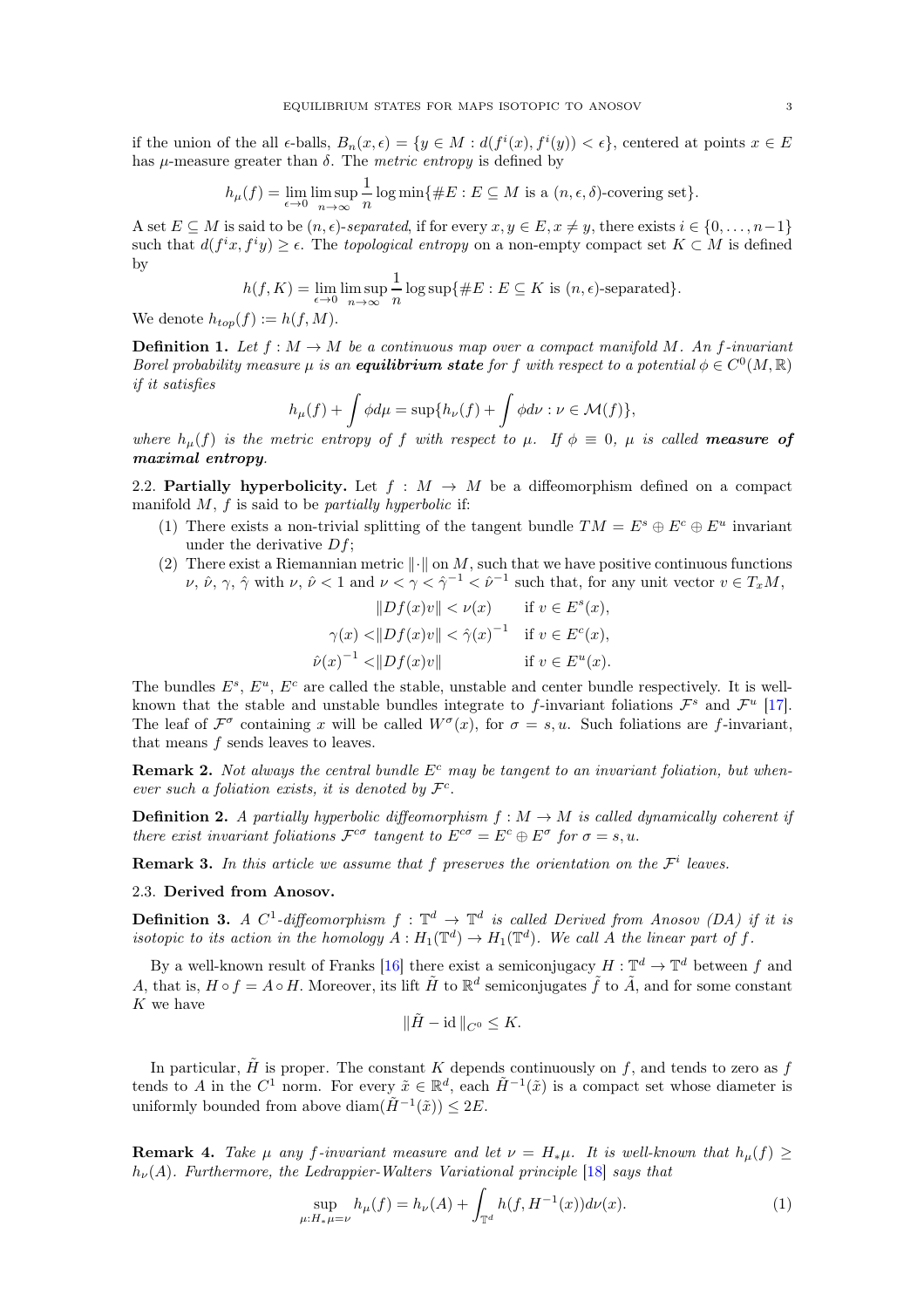Hence, when  $h(f, H^{-1}(x)) = 0$  for every  $x \in \mathbb{T}^d$ , we have that for any f-invariant measure  $\mu$ 

<span id="page-3-1"></span>
$$
h_{\mu}(f) = h_{\nu}(A). \tag{2}
$$

Consider a potential  $\phi: \mathbb{T}^d \to \mathbb{R}$  for A and define  $\varphi = \phi \circ H$ . A well-known result due to Bowen [\[7\]](#page-14-13) states that if  $\mu$  is an equilibrium state of  $(f, \varphi)$  then,  $\nu = H_*\mu$  is an equilibrium state of  $(A, \varphi)$ . Furthermore, the reciprocate is also true under certain conditions:

<span id="page-3-2"></span>**Lemma 1.** Let  $f: \mathbb{T}^d \to \mathbb{T}^d$  be a DA partially hyperbolic diffeomorphism. Let  $\phi: \mathbb{T}^d \to \mathbb{R}$  be a continuous potential and define  $\varphi = \phi \circ H$ . Assume that  $h(f, H^{-1}(x)) = 0$  for every  $x \in \mathbb{T}^d$ . If  $\nu$ is an equilibrium state for  $(A, \phi)$ , then every  $\mu \in \mathcal{M}(f)$  such that  $H_*\mu = \nu$  is an equilibrium state for  $(f, \varphi = \phi \circ H)$ .

*Proof.* Let  $\nu$  be an equilibrium state for  $(A, \phi)$ . By the Riezs theorem and the compactness of the set of Borel probability measures on  $\mathbb{T}^d$  we can guarantee the existence of an f-invariant measure u such that  $\nu = H_{\ast}\mu$  (see for example [\[7,](#page-14-13) Lemma 4.3] for a similar construction). Moreover, by [\(2\)](#page-3-1) we have that

$$
\sup \left\{ h_{\eta}(f) + \int \varphi d\eta : \eta \in \mathcal{M}(f) \right\} = \sup \left\{ h_{H_{*}\eta}(A) + \int \phi dH_{*}\eta : \eta \in \mathcal{M}(f) \right\},
$$
  

$$
\leq \sup \left\{ h_{\hat{\nu}}(A) + \int \phi d\hat{\nu} : \hat{\nu} \in \mathcal{M}(A) \right\},
$$
  

$$
\leq h_{\nu}(A) + \int \phi d\nu.
$$

Therefore, any f-invariant measure  $\mu$  satisfying that  $\nu = H_*\mu$  is an equilibrium state for  $(f, \varphi)$ .  $\Box$ 

<span id="page-3-0"></span>2.4. Rectangle structure. We say that a DA partially hyperbolic diffeomorphism  $f: \mathbb{T}^d \to \mathbb{T}^d$ has rectangle structure in the center bundle if:

- A. There exist a splitting  $E^c = E^1 \oplus E^2$  where each  $E^i$  is a line-bundle and integrates to an f-invariant foliation  $F^i$ , for  $i = 1, 2$ .
- <span id="page-3-3"></span>B. For every  $x \in \mathbb{T}^d$ , if  $z, z' \in H^{-1}(x)$  and  $z' \in \mathcal{F}^i(z)$  for some  $1 \leq i \leq 2$ , then

$$
[z, z']_i \subset H^{-1}(x),
$$

where  $[z, z']_i$  is the closed interval inside  $\mathcal{F}^i(z)$  with end points z and z'.

C. For each  $x \in \mathbb{T}^d$ ,  $H^{-1}(x)$  is a finite union of rectangles contained in a unique center leaf of  $\mathcal{F}^c$ .

The *rectangles* mentioned above are compact sets obtained in the following inductive procedure. Let  $z_0, ..., z_k$ , with  $1 \leq k \leq \ell$ , be points in  $H^{-1}(x)$  such that  $z_j \in \mathcal{F}^{i_j}(z_0)$ . We construct the rectangle (of dimension k and corner  $z_0$ ) by starting with  $R_1 = [z_0, z_1]_{i_1} \subset \mathcal{F}^{i_1}(z_0)$ . Taking  $i_2 \neq i_1$  we can define  $R_2$  as the trace inside  $\mathcal{F}^c(z_0)$  of the set obtained by sliding  $R_1$  along  $[z_0, z_2]_{i_2} \subset \mathcal{F}^{i_2}(z_0)$ , that is,

$$
R_2 = \bigcup_{w \in [z_0, z_2]_{i_2}} [w, y(w)]_{i_1},
$$

where  $[w, y(w)]_{i_1}$  is the image of  $[z_0, z_1]_{i_1}$  by the  $\mathcal{F}^{i_2}$ -holonomy. Continuing this way, we can define  $R_k$  as

$$
R_k = \bigcup_{w \in [z_0, z_k]_{i_2}} R^{k-1}(w),
$$

where  $R^{k-1}(w)$  is a rectangle of dimension  $k-1$  and corners  $z_0, ..., z_{k-1}$  obtained as the image of  $R_{k-1}$  in the corresponding center manifold by the  $\mathcal{F}^{i_k}$ -holonomy sending  $z_0$  in w.

In a recent work, Carrasco *et. al.* [\[9\]](#page-14-9) proved that, if the center bundle of f is strongly simple (it decomposes into one dimensional sub-bundles with global product structure), then it has rectangle structure in the center bundle. Moreover, they also proved that for every  $x \in \mathbb{T}^d$  then:

$$
h(f, H^{-1}(x)) = 0.
$$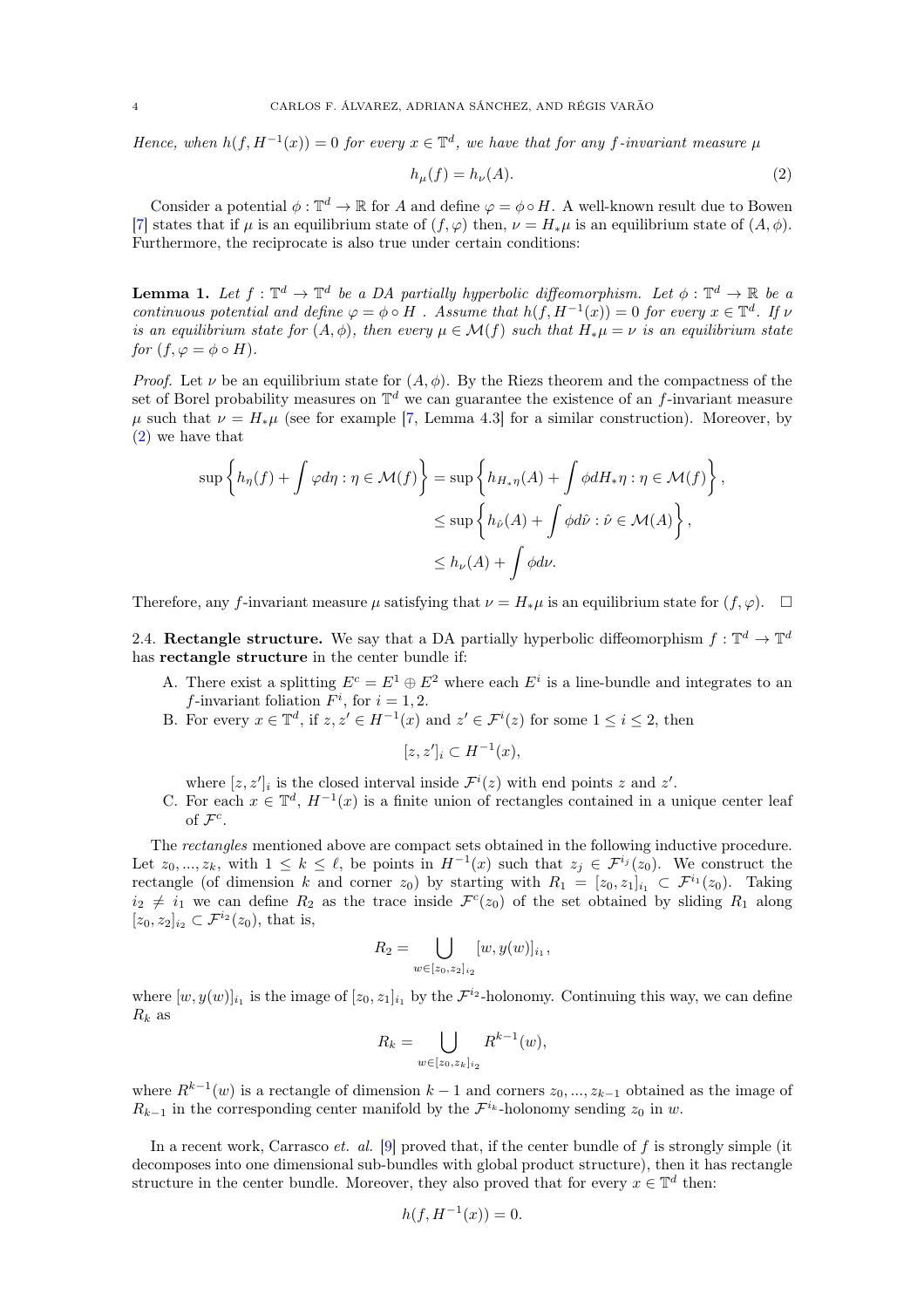<span id="page-4-0"></span>2.5. Disintegration of measures. Let  $(M, \mathcal{B}, \mu)$  be a probability space, where M is a compact metric space, B the borelian  $\sigma$ -algebra and  $\mu$  a probability measure. Let P be a partition of M and  $\hat{\mathcal{B}} = \pi_* \mathcal{B}, \hat{\mu} = \pi_* \mu$  where  $\pi : M \to M/\mathcal{P}$  is the canonical projection that assigns to each point  $x \in M$  the element  $\mathcal{P}(x)$  of the partition that contains it, then  $(\tilde{M} := M/\mathcal{P}, \hat{\mathcal{B}}, \hat{\mu})$  is a probability space.

**Definition 4.** A disintegration of  $\mu$  with respect to P is a family  $\{\mu_P\}_{P \in \mathcal{P}}$  of conditional probability measures on M such that:

- (1) given  $\phi \in C^0(M)$ , then  $P \mapsto \int \phi d\mu_P$  is measurable;
- (2)  $\mu_P(P) = 1, \hat{\mu}$ -a.e.;
- (3)  $\mu = \int_{\tilde{M}} \mu_P d\hat{\mu}$ , i.e, if  $\phi \in C^0(M)$ , then  $\int \phi d\mu = \int_{\tilde{M}} \int_P d\mu_P d\tilde{\mu}$ .

When it is clear which partition we are referring to, we say that the family  $\{\mu_P\}$  disintegrates the measure  $\mu$ . There exists an equivalent form of writing the disintegration formula above:

$$
\mu = \int_M \mu_x d\mu
$$

by considering the conditional measures  $\mu_x, x \in M$  where  $\mu_x = \mu_y$  if  $y \in \mathcal{P}(x)$ .

**Proposition 1** ([\[22\]](#page-14-14)). If  $\{\mu_P\}_{P \in \mathcal{P}}$  and  $\{\tilde{\mu}_P\}_{P \in \mathcal{P}}$  are disintegrations of  $\mu$  with respect to  $\mathcal{P}$ , then  $\mu_P = \tilde{\mu}_P$  for  $\hat{\mu}$ -almost every  $P \in \mathcal{P}$ .

The previous proposition asserts that disintegrations are essentially unique, when they exist. Consequently, for an invariant measure it follows that:

**Corollary 1.** If  $f : M \to M$  preserves a probability measure  $\mu$  and the partition P, then  $f_*\mu_P =$  $\mu_{f(P)}$   $\hat{\mu}$ -a.e.

**Definition 5.** We say that a partition  $P$  of M is measurable with respect to probability measure  $\mu$  if there exist a measurable family  $\{A_i\}_{i\in\mathbb{N}}$  and a measurable set C of full measure such that if  $B \in \mathcal{P}$ , then there exists a sequence  $\{B_i\}_{i\in\mathbb{N}}$ , where  $B_i \in \{A_i, A_i^c\}$  such that  $B \cap C = \bigcap_{i\in\mathbb{N}} B_i \cap C$ .

The next theorem guarantees the existence of disintegrations with respect to a measurable partition.

**Theorem 1** (Rokhlin's Disintegration [\[21\]](#page-14-15)). Let  $P$  be a measurable partition of a compact metric space M and  $\mu$  a Borel probability measure. Then,  $\mu$  admits some disintegration with respect to P.

The partition by leaves of a foliation may be non-measurable in general. For instance, this is the case for the stable and unstable foliations of Anosov diffeomorphisms with respect to measures of non vanishing metric entropy. Instead, one must consider disintegrations on compact foliated boxes. This conditional measures will depend on the foliated boxes, however, in [\[3,](#page-14-16) Lemma 3.2] they proved that this measures are defined up to scaling. That is, they are equivalence classes where one identifies any two (possibly infinite) measures that differ only by a constant factor.

**Definition 6.** We say that a foliation  $\mathcal F$  has atomic disintegration with respect to a measure  $\mu$  if the conditional measures on any foliated box are sum of Dirac measures.

Another way to define atomic disintegration is as follows: there exist a full measurable subset Z such that Z intersects all leaves in at most a countable set.

Even though the disintegration of a measure along a general foliation is defined in compact foliated boxes, it makes sense to say that a foliation F has a quantity  $k \in \mathbb{N}$  of atoms per leaf. The meaning of "per leaf" should always be understood as a generic leaf, i.e. almost every leaf. That means that there is a set A of  $\mu$ -full measure which intersects a generic leaf on exactly k points.

**Definition 7.** We say that a measure is virtually hyperbolic if there is a full measure set which intersects the center leaf in at most one point.

Let us finish this section by enunciating a well-known result known as the Measurable Choice Theorem. This result has appeared in the context of Decision Theory from Economics and as been proved by R. J. Aumann [\[2\]](#page-13-2):

<span id="page-4-1"></span>**Theorem 2** (Measurable Choice Theorem). Let  $(T, \mu)$  be a  $\sigma$ -finite measure space, let S be a Lebesgue space, and let G be a measurable subset of  $T \times S$  whose projection on T is all of T. Then there is a measurable function  $g: T \to S$ , such that  $(t, g(t)) \in G$  for almost all  $t \in T$ .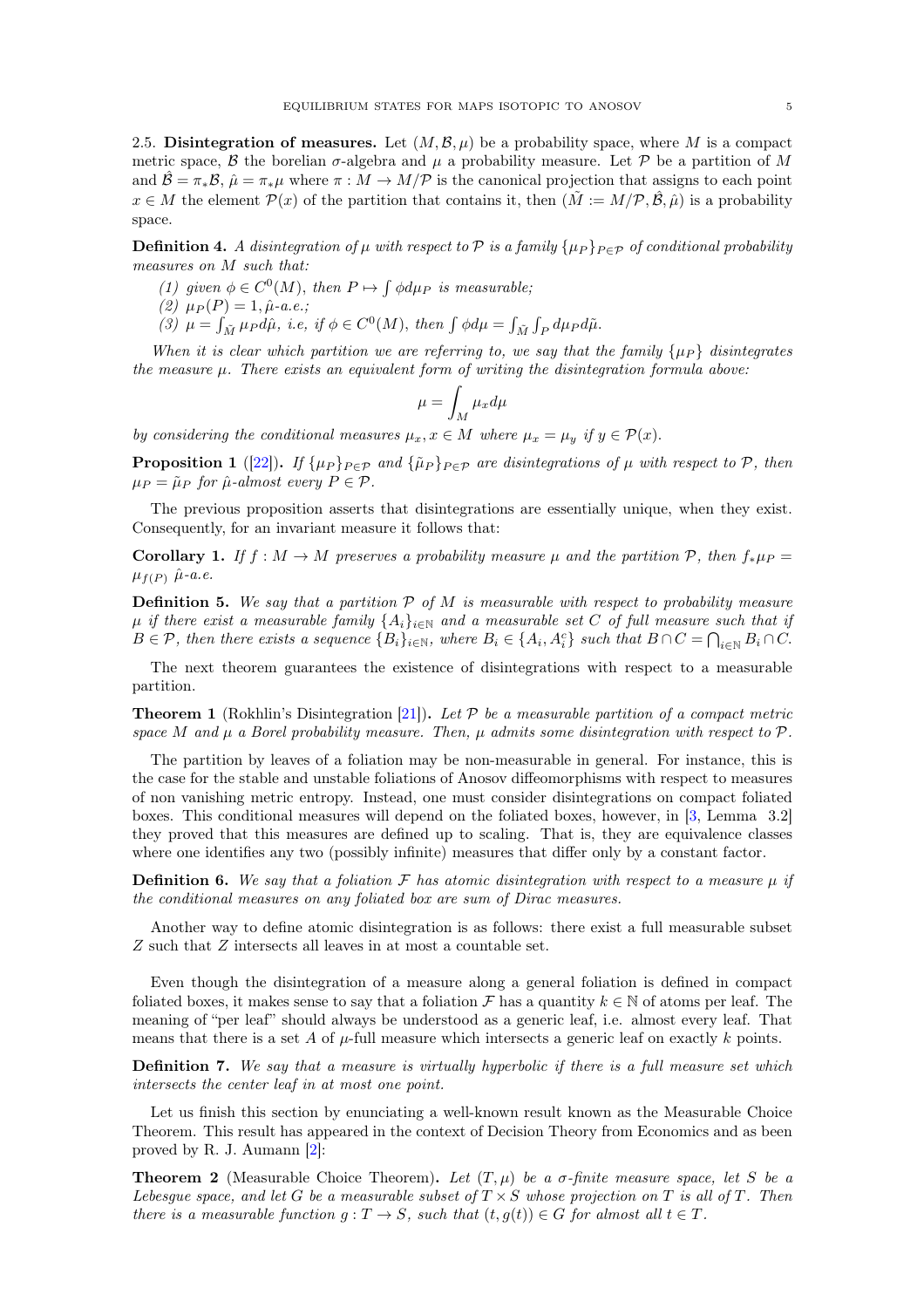## 3. Main results

<span id="page-5-0"></span>For now on we focus in DA partially diffeomorphisms in  $\mathbb{T}^4$  with 2-dimensional center bundle. Consider the set

$$
C := \{ x \in \mathbb{T}^4 : \#H^{-1}H(x) > 1 \}. \tag{3}
$$

We claim that  $C$  is a measurable set. One may check that by first observing that by simply reproducing *ipsis litteris* the proof of [\[19,](#page-14-17) Lemma 3.2] only changing  $\mathbb{T}^3$  by  $\mathbb{T}^4$  and  $\mathbb{R}^3$  by  $\mathbb{R}^4$  one obtains that the set  $H(C)$  is a measurable set. Hence  $C = H^{-1}H(C)$  is a measurable set. Moreover, notice that  $C$  is  $f$ -invariant.

We are now able to properly state Theorem [B:](#page-1-2)

<span id="page-5-3"></span>**Theorem 3.** Let  $f: \mathbb{T}^4 \to \mathbb{T}^4$  be a DA partially hyperbolic diffeomorphism dynamically coherent and with rectangle structure in the center bundle. Assume that f preserves the orientation of  $\mathcal{F}^i$ , for  $i = 1, 2$ . Then, if  $\mu$  be an ergodic probability for f

- (1) If  $\mu(C) = 0$ ,  $(f, \mu)$  is almost conjugate to an Anosov.
- (2) If  $\mu(C) = 1$ , C defines a partition such that  $\mu$  has atomic disintegration with a finite number of atoms.

Mixed derived from Anosov examples  $g: \mathbb{T}^d \to \mathbb{T}^d$  introduced by Buzzi *et. al.* [\[8,](#page-14-8) Section 5] satisfy the dynamical coherent and rectangle structure hypothesis. In particular, the center foliation  $\mathcal{F}^c$  admits two invariant 1-dimensional sub-foliations  $\mathcal{F}^{cu}, \mathcal{F}^{cs}$  such that  $H^{-1}(x) \cap \mathcal{F}_{loc}^{cu}(x)$ and  $H^{-1}(x) \cap \mathcal{F}_{loc}^{cs}(x)$  are segments in the center foliation. Another class of derived from Anosov  $f: \mathbb{T}^4 \to \mathbb{T}^4$  that satisfy these assumptions was studied by Carrasco *et. al.* [\[9,](#page-14-9) Theorem A and Section 3].

The virtually hyperbolicity result mention in Theorem [B](#page-1-2) follows from the next corollary.

<span id="page-5-1"></span>**Corollary 2.** Under the assumptions of Theorem [3.](#page-5-3) Let us assume that  $\nu := H_{\ast}\mu$  has full support and the semiconjugacy  $H$  sends center leaves of  $f$  to center leaves of  $A$ . If one of the following conditions is satisfied

- <span id="page-5-6"></span><span id="page-5-5"></span>(1) The center direction of A is expansive or contractive.
- (2)  $H(F^i)$  is some invariant foliation of A, for each  $i = 1, 2$ .

Then,  $\mu$  is virtually hyperbolic.

<span id="page-5-4"></span>Now, we consider the following property:

(H)  $h(f, H^{-1}(x)) = 0$ , for all  $x \in \mathbb{T}^d$ .

As mention before in Section [2.4,](#page-3-0) [\[9,](#page-14-9) Theorem 4.1] guarantees that DA partially hyperbolic diffeomorphisms with central bundle  $E^c$  strongly simple (see definition [\[9,](#page-14-9) Definition 1.4]) also satisfy the assumption [\(H\).](#page-5-4) Furthermore, [\[8,](#page-14-8) Corollary 5.2] guarantees that mixed derived from Anosov examples satisfy the assumption [\(H\).](#page-5-4)

Let us recall that if  $f: \mathbb{T}^4 \to \mathbb{T}^4$  is a DA partially hyperbolic diffeomorphism with a dominated splitting, then the existence of equilibrium states associated to any continuous potential is guaranteed as a consequence of the work of Díaz *et. al.* [\[15,](#page-14-18) Corollary 1.3]. The assumption  $(H)$  will guarantee the existence of the equilibrium state as a consequence of Lemma [1.](#page-3-2) Moreover, Theorem [A](#page-1-3) also gives a partial answer to the uniqueness problem of the equilibrium states. We now proceed to formaly state Theorem [A:](#page-1-3)

<span id="page-5-2"></span>**Theorem 4.** Let  $f: \mathbb{T}^4 \to \mathbb{T}^4$  be a DA partially hyperbolic diffeomorphism dynamically coherent, with rectangle structure in the center bundle and satisfying  $(H)$ . Let us assume that  $\phi$  is a continuous potential such that  $(A, \phi)$  that has a unique equilibrium state with full support. Define the potential  $\varphi = \varphi \circ H$  and  $\mu$  be any ergodic equilibrium state of f with respect to  $\varphi$ . If f preserves the orientation of  $\mathcal{F}^i$ ,  $i=1,2$  then:

- (1) if  $\mu(C) = 0$ , then  $\mu$  is the unique equilibrium state;
- (2) if  $\mu(C) = 1$ , C defines a partition such that  $\mu$  has atomic disintegration with a finite number of atoms. Moreover, if the semiconjugacy H sends center leaves of f to center leaves of A and one of the following conditions is satisfied
	- (a) The center direction of A is expansive or contractive.
	- (b)  $H(\mathcal{F}^i)$  is some invariant foliation of A, for each  $i = 1, 2$ .

<span id="page-5-7"></span>Then  $\mu$  is virtually hyperbolic and it is not a unique equilibrium state.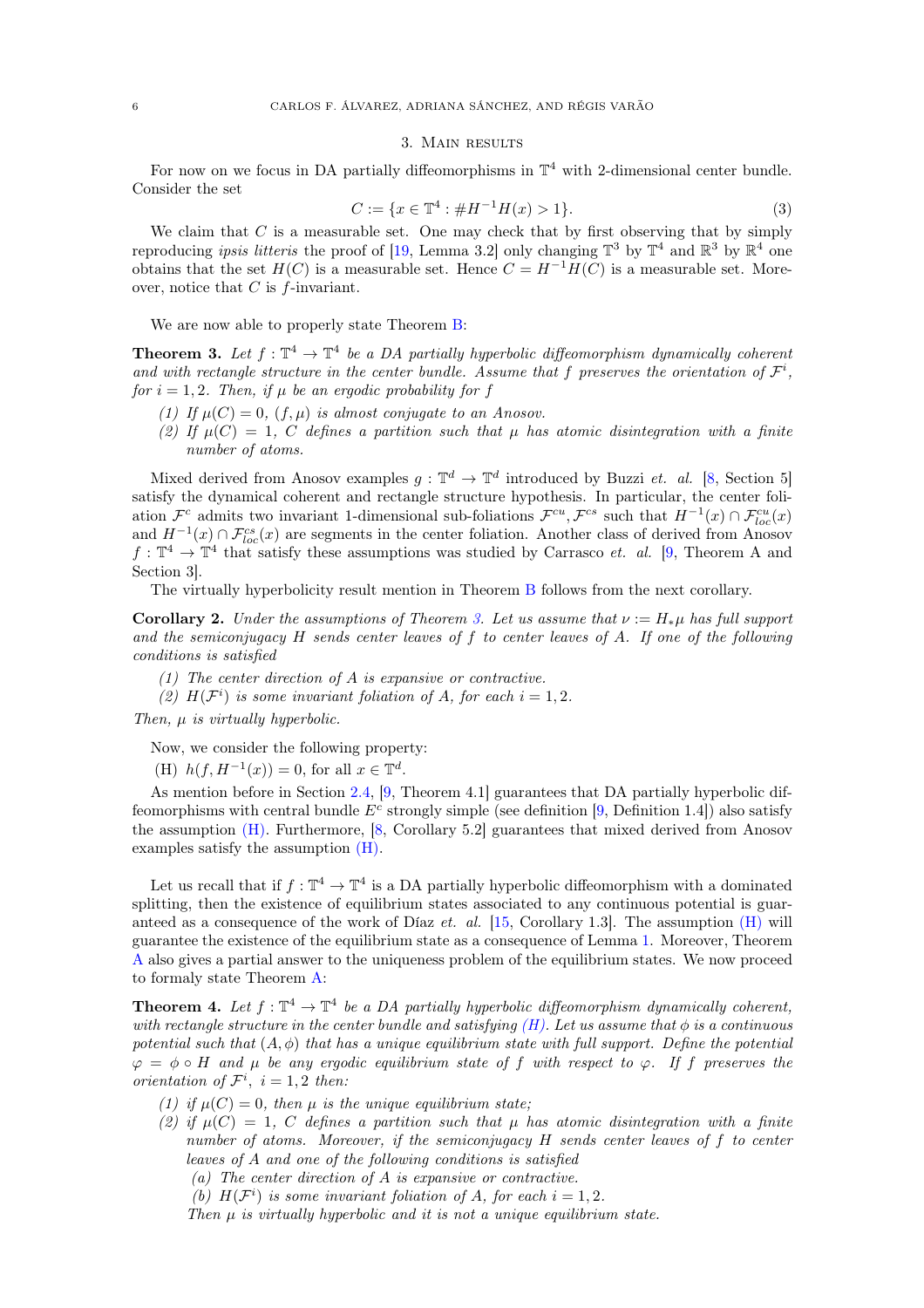### 4. Proof of Theorem [B](#page-1-2)

<span id="page-6-0"></span>From now on we assume  $\mu(C) = 1$  and let us prove that the partition determined by C has atomic disintegration. That is, consider the partition:

$$
\mathcal{P} := \{ \mathcal{P}(x) := H^{-1}H(x) | x \in C \}.
$$

Let us prove that  $P$  is a measurable partition with respect to any measure considered. Let  ${A_i}_{i\in\mathbb{N}}$  be a countable basis for the topology of  $\mathbb{T}^4$ . Now for any point  $x \in \mathbb{T}^4$  we have sets  $B_i \equiv B_i(x) \in \{A_i, A_i^c\}$  such that  $\{x\} = \bigcap_{i \in \mathbb{N}} B_i$ . Since  $\{H^{-1}(A_i)\}$  is a measurable set (because  $A_i$ is an open set and  $H$  is continuous) notice that

$$
H^{-1}(x) = \bigcap_{i \in \mathbb{N}} H^{-1}(B_i).
$$

Thus proving that  $\mathcal P$  is a measurable partition. Moreover, it is easy to see that  $\mathcal P$  is left invariant by f, that is  $f(\mathcal{P}(x)) = P(f(x)).$ 

Assume, without loss of generality, that  $\mathcal{F}^1$  is oriented and f preserves its orientation. We define another partition  $\mathcal Q$  as the one whose elements are the connected components of the intersection of elements of  $P$  and  $\mathcal{F}^1$ . That is

$$
\mathcal{Q} := \{ Q(x) = \mathcal{F}^1(x) \cap \mathcal{P}(x) | x \in C \}.
$$

Recall that, by the rectangle structure,  $H^{-1}(z)$  is a finite union of rectangles in  $\mathcal{F}^c$ , so we can write for each  $x \in C$ 

<span id="page-6-1"></span>
$$
\mathcal{P}(x) = \bigcup_{j=1}^{n_x} R_j(x),\tag{4}
$$

where  $n_x$  represents the number of rectangles in the class and  $R_i(x)$  denotes a rectangle of dimension  $1 \leq k_j = k_j(x) \leq 2$  with corners  $z_0, ..., z_{k_j}$ . Moreover, assumption [B.](#page-3-3) guarantees that  $Q(x)$  has only one connected component, an interval or a point. Therefore, the foliation of each element of  $P$  by  $\mathcal{F}^1$  is a foliation by compact leaves. Thus, we can consider  $Q$  as a measurable partition. Indeed, any foliation with compact leaves can be consider as a measurable partition, see [\[4,](#page-14-19) Proposition 3.7]. Let us denote the conditional measures on Q by  $\mu_x$ .

It is easy to see that the partition Q is f-invariant and, therefore,  $f_*\mu_x = \mu_{f(x)}$ . Consider  $\pi: C \to \widehat{C} := C/\mathcal{Q}$  the canonical projection that assigns to each point  $x \in C$  the element  $\mathcal{Q}(x)$  of the partition that contains it. Denote the quotient measure as  $\hat{\mu} = \pi_* \mu$ .

## **Lemma 2.** The measure  $\mu$  has atomic disintegration with respect to the partition  $Q$ .

*Proof.* We want to show that the conditional measure  $\mu_x$  is a countable linear combination of Dirac masses for  $\hat{\mu}$ -almost every  $Q(x) \in \mathcal{Q}$ . By absurd assume there exist a set  $\hat{\Lambda} \subset \mathcal{Q}$  with positive  $\hat{\mu}$ -measure such that for every  $Q(x) \in \hat{\Lambda}$  the measure  $\mu_x$  is not atomic. Moreover, by the invariance of the disintegration,  $\hat{\Lambda}$  can be assumed to be invariant and, by the ergodicity, of full measure.

Let  $Q = Q(x_0) \in \hat{\Lambda} \cap \text{supp}(\hat{\mu})$  and let  $\mathcal{B}$  be a foliated (by  $\mathcal{F}^1$ ) box around  $Q$ . That is, some image of a topological embedding

$$
\phi: D^3 \times D^1 \to \mathbb{T}^4,
$$

where  $D^k$  is the closed unit disk in  $\mathbb{R}^k$  and, such that every plaque  $P_x = \phi({x} \times D^1)$  is contained in a leaf of  $\mathcal{F}^1$ . Let us identified B with the product  $D^3 \times D^1$  through the corresponding homeomorphism. Let  $\hat{V}$  be an open neighborhood of Q small enough so it is contained in  $\beta$ . Moreover, since  $\tilde{H}^{-1}(\tilde{x})$  is uniformly bounded we can assume that B contains  $\mathcal{P}(x)$  for every  $x \in D^3$ .

Consider the following map

$$
\psi: D^3 \times [0,1] \rightarrow \mathcal{B}
$$
  

$$
(x,t) \mapsto (x,\theta_x(t))
$$

where  $(x, \theta_x(t))$  is defined as the higher point in the local leaf  $Q(x) \subset \mathcal{B}$  such that  $\mu_x([x, \theta_x(t)]_1) = t$ .

Notice that  $\psi$  is an invertible map when restricted to its image. Moreover, since we are assuming a non atomic disintegration,  $\psi^{-1}$  is a continuous map restricted to the second coordinate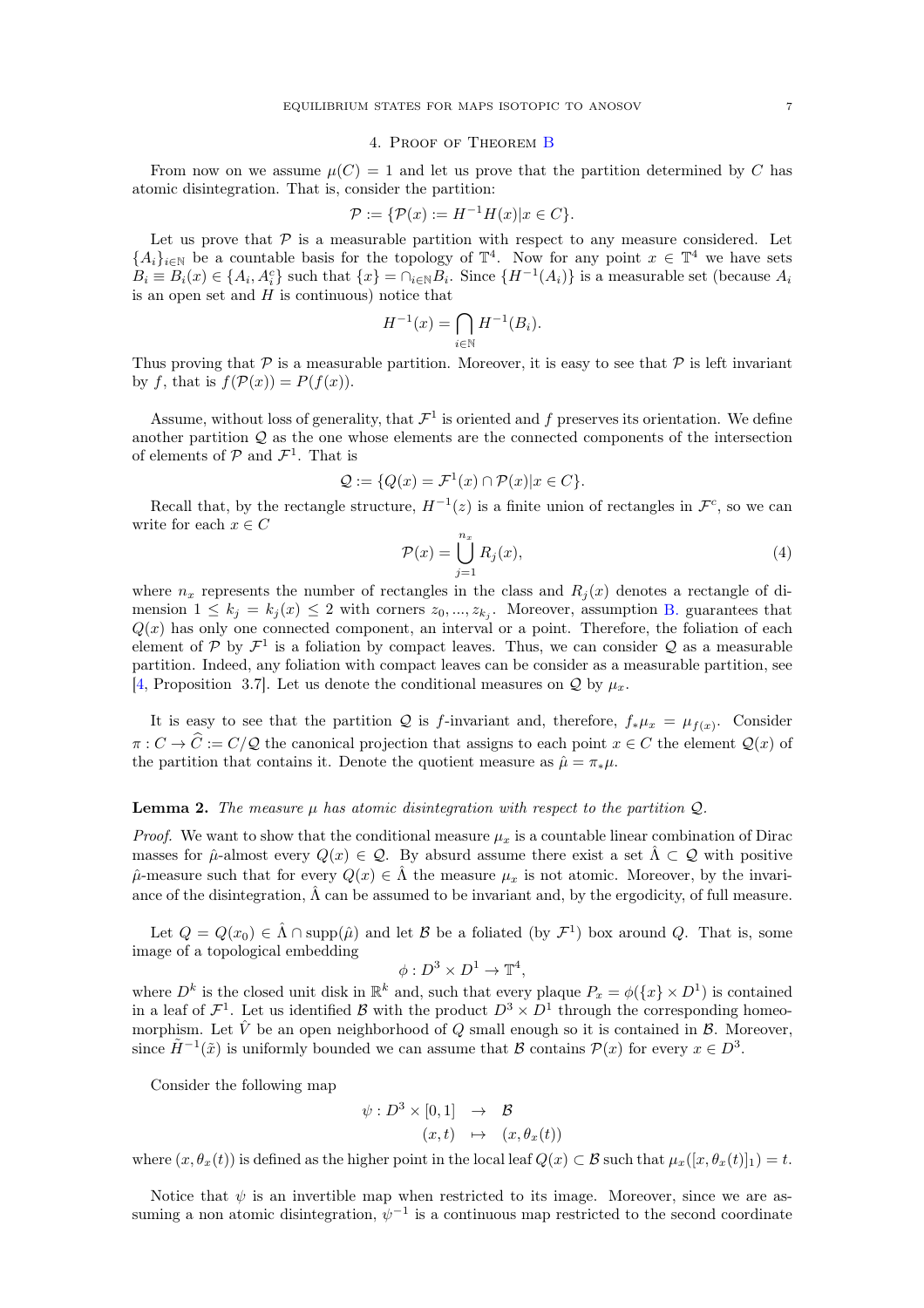<span id="page-7-0"></span>

(A)  $R_j$  is a rectangle of dimension 1 contained in a  $\mathcal{F}^1$ -leaf



(B)  $R_j$  is a rectangle of dimension 1 contained in a  $\mathcal{F}^2$ -leaf



(c)  $R_j$  is a rectangle of dimension 2

FIGURE 1. Partition  $Q$ .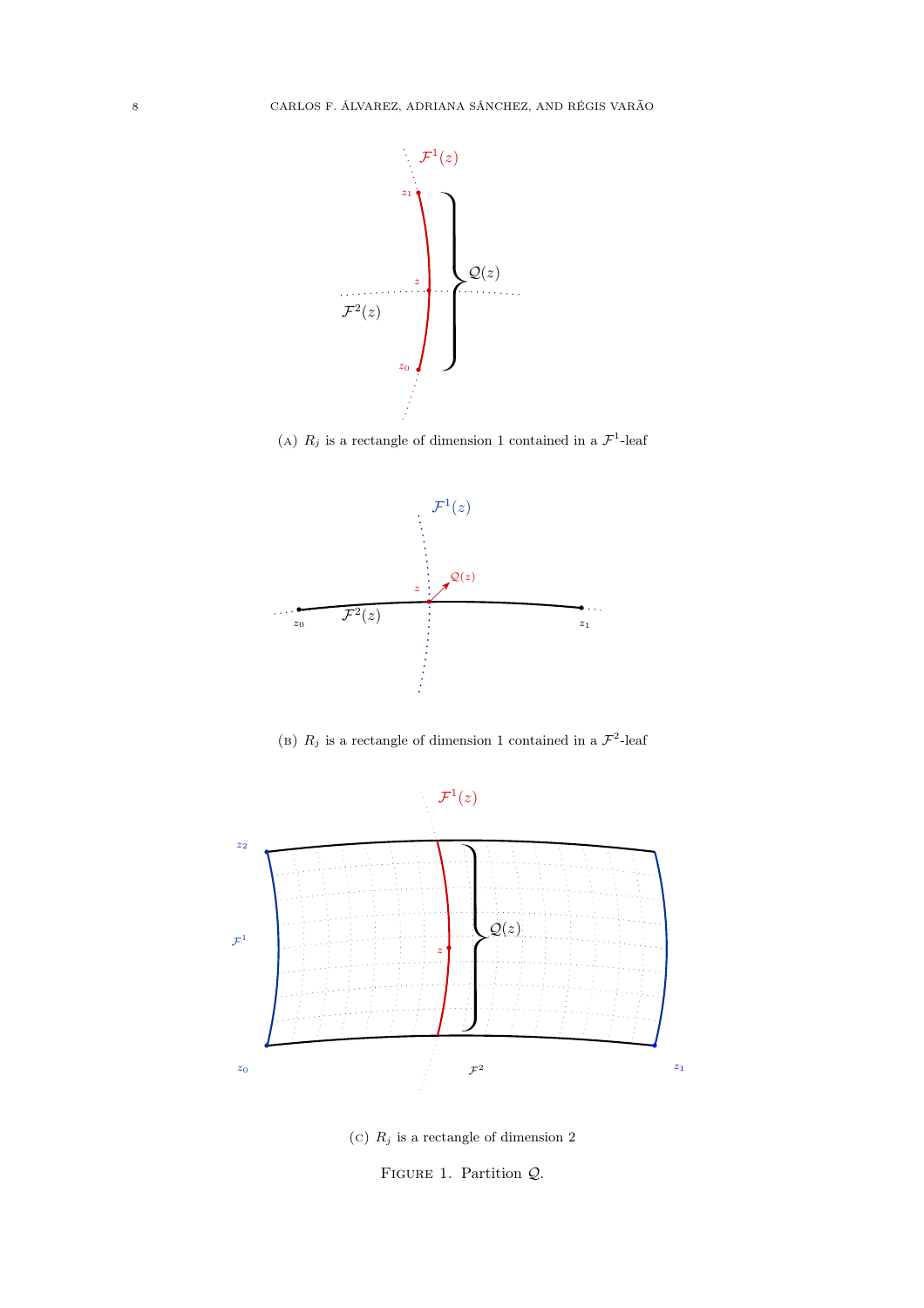and a measurable map when restricted to the first coordinate. Maps of these type are known as Caratheodory functions and these are measurable maps ([\[1,](#page-13-3) Lemma 4.51]).

Consider the set  $H_t^0 := \psi(\Sigma \times [0, t])$ , which is measurable since  $\psi^{-1}$  is Caratheodory. Thus, the set  $H_t = \bigcup_{n \in \mathbb{Z}} f^n(H_t^0)$  forms an invariant measurable set. Notice that by the definition of  $\psi$  we have that if  $0 < t < 1$ 

$$
\mu(H_t) = \int \mu_x(H_t \cap Q(x)) d\hat{\mu}(Q(x)),
$$
  
\n
$$
\geq \int_{\hat{R}} \mu_x(H_t^0 \cap Q(x)) d\hat{\mu}(Q(x)),
$$
  
\n
$$
= \int_{\hat{R}} \mu_x([x, \theta_x(t)]_1) d\hat{\mu}(Q(x)),
$$
  
\n
$$
= \hat{\mu}(\hat{R})t > 0.
$$

On the other hand, define  $G_t^0 = (H_t^0)^c$  and the f-invariant set  $G_t = \bigcup_{n \in \mathbb{Z}} f^n(G_t^0)$ . In a similar manner as before we have

$$
\mu(G_t) \ge \hat{\mu}(\hat{R})(1-t) > 0.
$$

Therefore, by the ergodicity, both sets should have full measure. Although, this would imply that their intersection also should have full measure but we claim this is not the case. In fact, if it were true, for  $\hat{\mu}$ -almost every  $Q(x)$ 

$$
\mu_x(H_t \cap G_t \cap Q(x)) = 1.
$$

But if  $\omega$  belongs to  $H_t \cap G_t \cap Q(x)$ , without loss of generality, we may assume that for some  $n \in \mathbb{N}$ ,  $\omega \in f^{-n}(H_t^0) \cap G_t^0$ . Hence, since f preserves orientation, it is easy to see that

$$
t<\mu_\omega([0_\omega,\omega]_1)=(f^n)_*\mu_\omega\left(f^n([0_\omega,\omega]_1)\right)\leq\mu_{f^n(\omega)}\left(\left[0_{f^n(\omega)},f^n(\omega)\right]_1\right)\leq t.
$$

This is an absurd, which implies that the disintegration of  $\mu$  is atomic for  $\hat{\mu}$ -almost every point.  $\Box$ 

We have proved that  $\mu$  has atomic disintegration with respect the partition  $\mathcal{Q}$ . We now want to see that there is a finite number of atoms on the disintegration considered. In order to do that we first need to prove the measurability of certain sets.

Consider B a foliated (by  $\mathcal{F}^1$ ) box, as before, and identify B with the product  $D^3 \times D^1$  through the corresponding homeomorphism.

Fix  $\delta > 0$ , and consider the set

$$
H_{\delta} = \{ x \in \mathcal{B} | \mu_x(\{x\}) \ge \delta \}.
$$

Let us see that this is a measurable set. To do so, consider a countable basis  $\mathcal V$  of the topology of  $\mathbb{T}^4$ . From Rokhlin's theorem we know that the map  $x \mapsto \mu_x(V)$  is measurable (up to measure zero) for any measurable set V. Therefore, by Lusin's theorem, given any  $\varepsilon > 0$  there exist a compact set  $K_{\varepsilon} \subset D^3$  such that  $\hat{\mu}(K_{\varepsilon}) > 1 - \varepsilon$  and  $x \mapsto \mu_x(V)$  is continuous on  $K_{\varepsilon}$ , for every  $V \in \mathcal{V}$ . In particular,  $x \mapsto \mu_x$  is continuous with respect to the weak\* topology for any x in  $K_{\varepsilon}$ .

Let  $\varepsilon > 0$  be fixed. For each  $x \in C$ , let  $A(x)$  be the set of atoms of  $\mu_x$ . It is clear that the set

<span id="page-8-0"></span>
$$
\Gamma_{\delta}(x) := \{ a \in A(x) : \mu_x(\{a\}) \ge \delta \},\tag{5}
$$

is finite, and hence compact. Furthermore, the definition of  $K_{\varepsilon}$  ensures that the function  $x \mapsto \Gamma_{\delta}(x)$ is upper semi-continuous on  $x \in K_{\varepsilon}$ . Therefore,

$$
\Gamma(\varepsilon,\delta) := \{(x,a) : x \in K_{\varepsilon} \text{ and } a \in \Gamma_{\delta}(x)\},\
$$

is a closed set. Then,  $\cup_n \Gamma(1/n, \delta)$  is a (measurable) full measure subset of  $H_\delta$ . Thus,  $H_\delta$  is a measurable set (up to measure zero).

Consider  $\{\mathcal{B}_k : k \in \mathbb{N}\}\$ a countable cover of  $\mathbb{T}^4$  by foliated boxes. Proceeding as before we obtain the measurable sets  $H_{\delta}^{k}$  of atoms of measure bigger or equal to  $\delta$  in each foliated box  $\mathcal{B}_{k}$ . Therefore,

$$
H_{\delta}^{+} := \bigcup_{k \in \mathbb{N}} H_{\delta}^{k} = \{ x \in C : \mu_{x}(\{x\}) \ge \delta \}
$$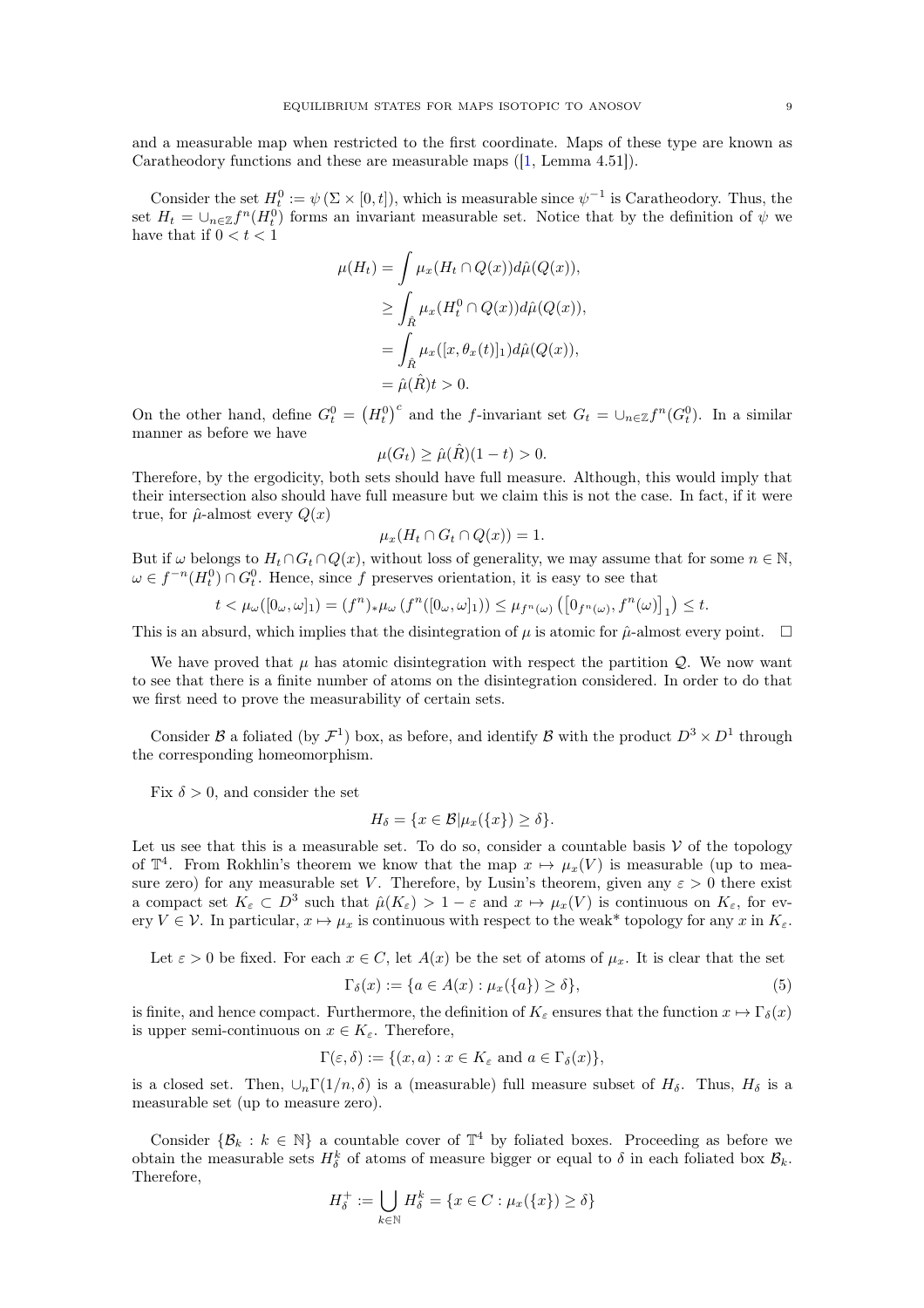is also measurable.

<span id="page-9-0"></span>**Lemma 3.**  $\hat{\mu}$ -almost every  $Q(x)$  contains only one atom.

*Proof.* Let  $x \in \mathcal{M}$  and  $\delta \geq 0$ . Consider the set  $H_{\delta}^{+}$  as before and notice that

$$
\delta \leq \mu_x(\{x\}) \leq f_*\mu_x(\{f(x)\}) = \mu_{f(x)}(\{f(x)\}).
$$

Therefore,  $H_{\delta}^+$  is invariant and, by ergodicity, it has measure zero or one. We know that  $\mu(H_1^+) = 0$ and  $\mu(H_0^+) = 1$ . Let  $\delta_0$  be the discontinuity point of the function  $\delta \mapsto \mu(H_\delta^+)$ , for  $\delta \in [0,1]$ . Hence  $\mu(H_{\delta_0}^+) = 1$ , that means the weight of the atoms are all equal to  $\delta_0$ . Therefore there are  $n = 1/\delta_0$ atoms on each element of the partition Q.

Let us see that the disintegration of  $\mu$  on  $\mathcal Q$  has one atom per local leaf. Assume by contradiction that  $n = 2$ , as the case of finite atoms is similar. Let  $a(x)$  and  $b(x)$  be the two atoms of  $\mu_x$ . Without loss of generality, let us assume that  $a(x) < b(x)$ , where "<" is the fixed order in  $\mathcal{F}^1$ . Consider

$$
A := \{a(x) : x \in C\} \text{ and } B := \{b(x) : x \in C\},\
$$

the sets of first and second atoms respectively. Since f preserves the orientation in  $\mathcal{F}^1$ , it is easy to see that  $A$  and  $B$  are invariant sets.

Let  $Q = Q(x_0) \in \text{supp }\hat{\mu}$  and let  $\hat{V}$  be an open neighborhood of Q. Consider the disjoint sets

$$
B(a) := \bigcup_{Q(x) \in \hat{V}} \{x\} \times B(a(x)) \quad \text{and} \quad B(b) := \bigcup_{Q(x) \in \hat{V}} \{x\} \times B(b(x)),
$$

where  $B(a(x))$  and  $B(b(x))$  are two disjoint closed balls in  $Q(x)$  around  $a(x)$  and  $b(x)$  respectively. Notice that, following the proof of the measurability of  $H_{\delta}^+$  by substituting the set  $\Gamma_{\delta}(x)$  in [\(5\)](#page-8-0) by  $B(a(x))$ , we can prove that  $B(a)$  and  $B(b)$  are both measurable sets. By the definition of  $B(a)$ and  $B(b)$ , their saturation by Q coincide, that is,  $\pi(B(a)) = \pi(B(b))$ . Therefore,  $B(a)$  and  $B(b)$ have positive  $\mu$ -measure.

Let us define the  $f$ -invariant sets

$$
H(a) := \bigcup_{n \in \mathbb{Z}} f^n(B(a)) \text{ and } H(b) := \bigcup_{n \in \mathbb{Z}} f^n(B(b)).
$$

We claim that  $\mu(H(a) \cap H(b)) = 0$ . In fact, if it is not true we have that

$$
0 < \mu(H(a) \cap H(b)) = \int \mu_x(H(a) \cap H(b) \cap Q(x))d\hat{\mu}.
$$

Therefore, there must exist  $\hat{\Lambda} \subset \hat{C}$  of positive  $\hat{\mu}$ -measure such that for every  $Q(x) \in \hat{\Lambda}$ 

$$
\mu_x(H(a) \cap H(b) \cap Q(x)) > 0.
$$

Hence,  $a(x)$  or  $b(x)$  must belong to the intersection of  $H(a) \cap H(b)$ . Without loss of generality, let us assume that there exists  $n \in \mathbb{Z}$  such that  $a(x) \in f^{n}(B(b)) \cap B(a)$ . Therefore, we have that  $f^{-n}(a(x)) = b(y)$  for some  $Q(y) \in \hat{V}$ . However, this contradicts the invariance of A, and we proved our claim.

Now, by ergodicity of  $\mu$ , the sets  $H(a)$  and  $H(b)$  should have full measure and have zero measure intersection. Absurd, therefore we have only one atom on  $Q(x)$  which proves our claim.

 $\Box$ 

Let denote the atom found in Lemma [3](#page-9-0) by  $a(x)$ , that is

<span id="page-9-1"></span>
$$
\mu_x = \delta_{a(x)}.\tag{6}
$$

We now want to see that the disintegration of  $\mu$  on  $\mathcal P$  has only one atom in each connected component of every element of the partition.

Recall that 
$$
\hat{C} := C/\mathcal{Q}
$$
. Define  $\hat{f} : \hat{C} \to \hat{C}$  by  $\hat{f}(\hat{z}) := \hat{f}(z)$ , which satisfies  
\n
$$
\pi \circ f = \hat{f} \circ \pi.
$$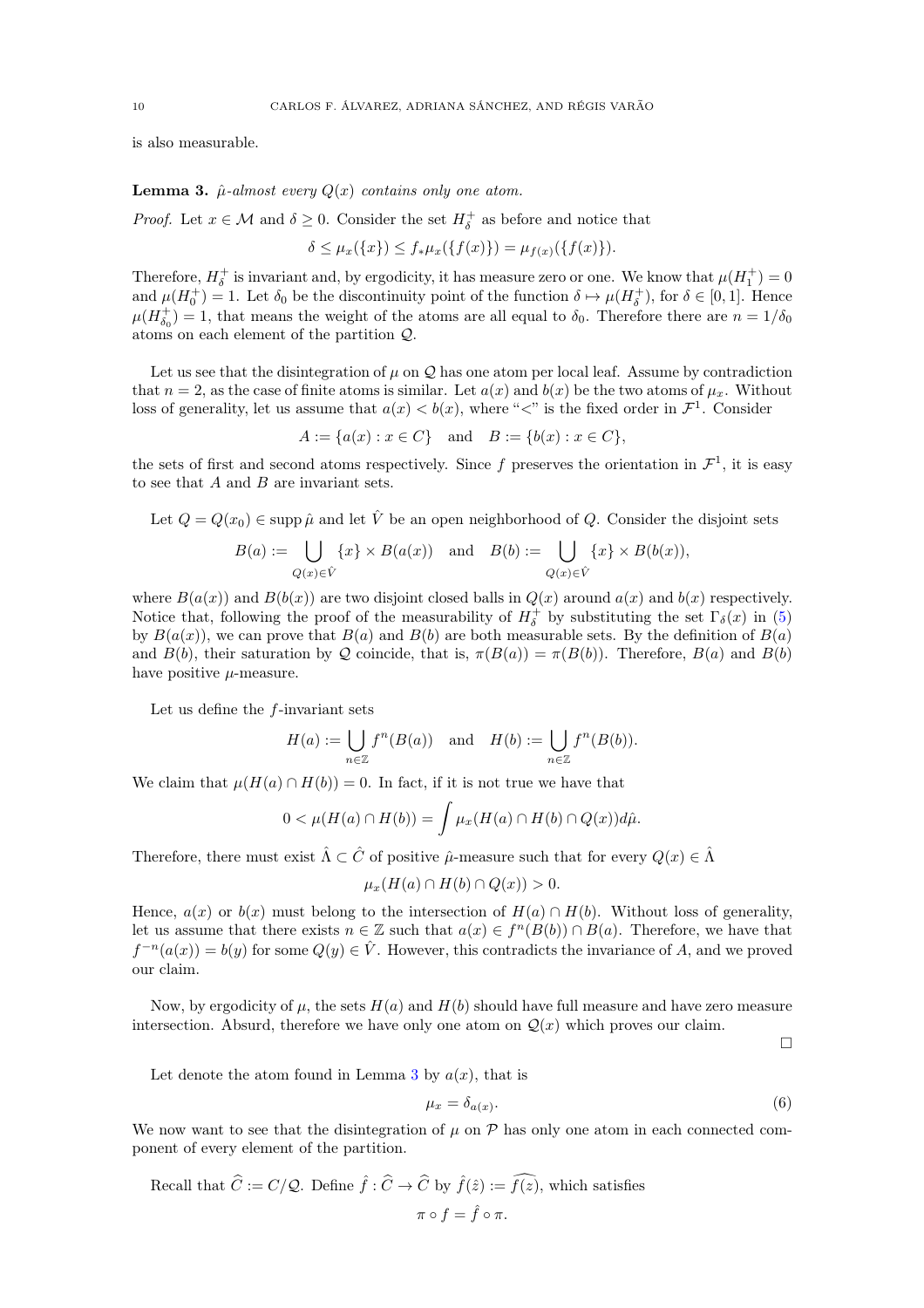Notice that by [\(4\)](#page-6-1) we can identify  $\widehat{\mathcal{P}(x)}$  with  $n_x$  connected components in the  $\mathcal{F}^2$  foliation. That means the space  $\widehat{C}$  has now a one dimensional foliation coming from this quotient. Consider the partition  $\widehat{\mathcal{Q}}$  given by

$$
\widehat{\mathcal{Q}}:=\{\widehat{R(x)}:x\in C\},
$$

where  $R(x)$  is the rectangle in  $\mathcal{P}(x)$  containing x. Moreover, notice that  $\widehat{R(x)}$  can be identified with the interval  $[c_0(x), c_1(x)]_2$ , where  $c_0(x)$  and  $c_1(x)$  are the corners of  $R(x)$  in the same  $\mathcal{F}^2$ -leaf. Consequently, proceeding as before, the conditional measures  $\hat{\eta}_x$  defined by the partition  $\hat{Q}$  for the measure  $\hat{\mu}$ , have at most one atom in each  $R(x)$  that we denote by  $\hat{a}(x)$ . Thus,

<span id="page-10-1"></span>
$$
\hat{\eta}_x = \delta_{\hat{a}(x)}.\tag{7}
$$

Combining this with [\(6\)](#page-9-1) we have that  $a_j(x) \in \pi^{-1}(\hat{a}(x)) \cap R_j(x)$  is the only one atom per rectangle  $R_i(x)$ . This concludes the proof of our result.

**Remark 5.** For the higher dimensional case the proof follows in a similar manner. More precisely, if dim $E^c = k$  after proving the atomic decomposition of the conditional measures of  $\mu$  defined by the partition  $\mathcal{Q}$ , we proceed by reducing the dimension to  $k-1$  using a quotient procedure to define the conditional measures [\(7\)](#page-10-1). Continuing in this manner we keep reducing the dimension until getting dimension 1 and conclude our proof.

# 5. Proof of Corollary [2](#page-5-1)

<span id="page-10-0"></span>We are left with the task of proving that if  $H$  sends center leaves of  $f$  to center leaves of  $A$  and if one of the conditions [1](#page-5-5) or [2](#page-5-6) are satisfied, then  $\mu$  is virtually hyperbolic.

First, let us assume [1](#page-5-5) is valid. Moreover, we assume that the center direction of  $\vec{A}$  is expanding, otherwise we work with  $f^{-1}$ .

By the proof of Theorem [3,](#page-5-3) there are at most countably many elements in  $P$  with positive measure, we get a full measurable subset  $\mathcal{M} \subset \mathbb{T}^4$  which intersects each center leaf in at most countably many points. Furthermore, we claim that there exist finitely many atoms of  $\mu$  per (global) center leaf. In fact, this was proved in [\[14,](#page-14-7) Proposition 3.2]. Although they assume one dimensional center foliation, under our assumptions their proof could be applied. Let us recall the main steps.

Assume by contradiction that every full measurable subset of  $M$  intersects any typical center leaves in infinitely many points. Define  $\nu = H_*\mu$  which is an invariant measure by the linear hyperbolic automorphism. Let  $R_i$  be the Markov partition for A and consider the partition  $\mathcal{Q} := \{ \mathcal{F}_R^c(x) : x \in R_i \text{ for some } i \}$ , where  $\mathcal{F}_R^c(x)$  denotes the connected component of  $\mathcal{F}^c(x) \cap R_i$ containing x. The partition Q is measurable and we denote  $\nu_x$  the disintegration of  $\nu$  along the elements of  $Q$ . The assumption of full support of  $\nu$  guarantees it gives zero mass to the boundary of the Markov partition.

As  $H(\mathcal{M})$  intersects typical leaves in a countable number of points,  $\nu_x$  must be atomic. Moreover, there exists a natural number  $\alpha_0 \in \mathbb{N}$  such that  $\nu_x$  contains exactly  $\alpha_0$  atoms for  $\nu$ -almost every x (see [\[14,](#page-14-7) Lemma 3.3]). Hence, given a fixed  $L \in \mathbb{R}_+$ , there exist  $N \in \mathbb{N}$  such that the number of atoms in any typical center plaque of diameter  $L$  is at most  $N$ . We are assuming that  $H(\mathcal{M})$  intrinsically intersects center leaves in infinitely many points (or non uniformly finite). Taking  $D \subset \mathcal{F}^{c}(x)$  with more than N atoms. By backward contraction along central leaves by A there exists  $n > 0$  such that the diameter of  $A^{-n}(D)$  is less that L. As  $\nu$  is invariant and the uniqueness of the disintegration, we get a center plaque with diameter less than  $L$  containing more than N atoms, which is absurd and establishes our claim.

We have proved that the number of atoms is finite and constant by ergodicity on almost every center leaf. The task is now to conclude that, since  $f$  preserves orientation, the number of atoms is one. In order to do this first consider the set of atoms in each  $\mathcal{F}^1$ -leaf. Proceeding as in the proof of Lemma [3,](#page-9-0) we can prove that there must be only one atom per  $\mathcal{F}^1$ -leaf. Now consider the space  $\tilde{C} := C/\sim$ , where  $x \sim y$  iff  $y \in \mathcal{F}^1(y)$ . The way we should see  $\tilde{C}$  is as turning the center foliation (which is a plane) into a 1-dimensional segment. Let us denote this new foliation as  $\tilde{Q}$ . Notice that the disintegration of  $\mu$  in the partition given by  $\tilde{Q}$  is exactly the quotient measure  $\hat{\eta}^x$ .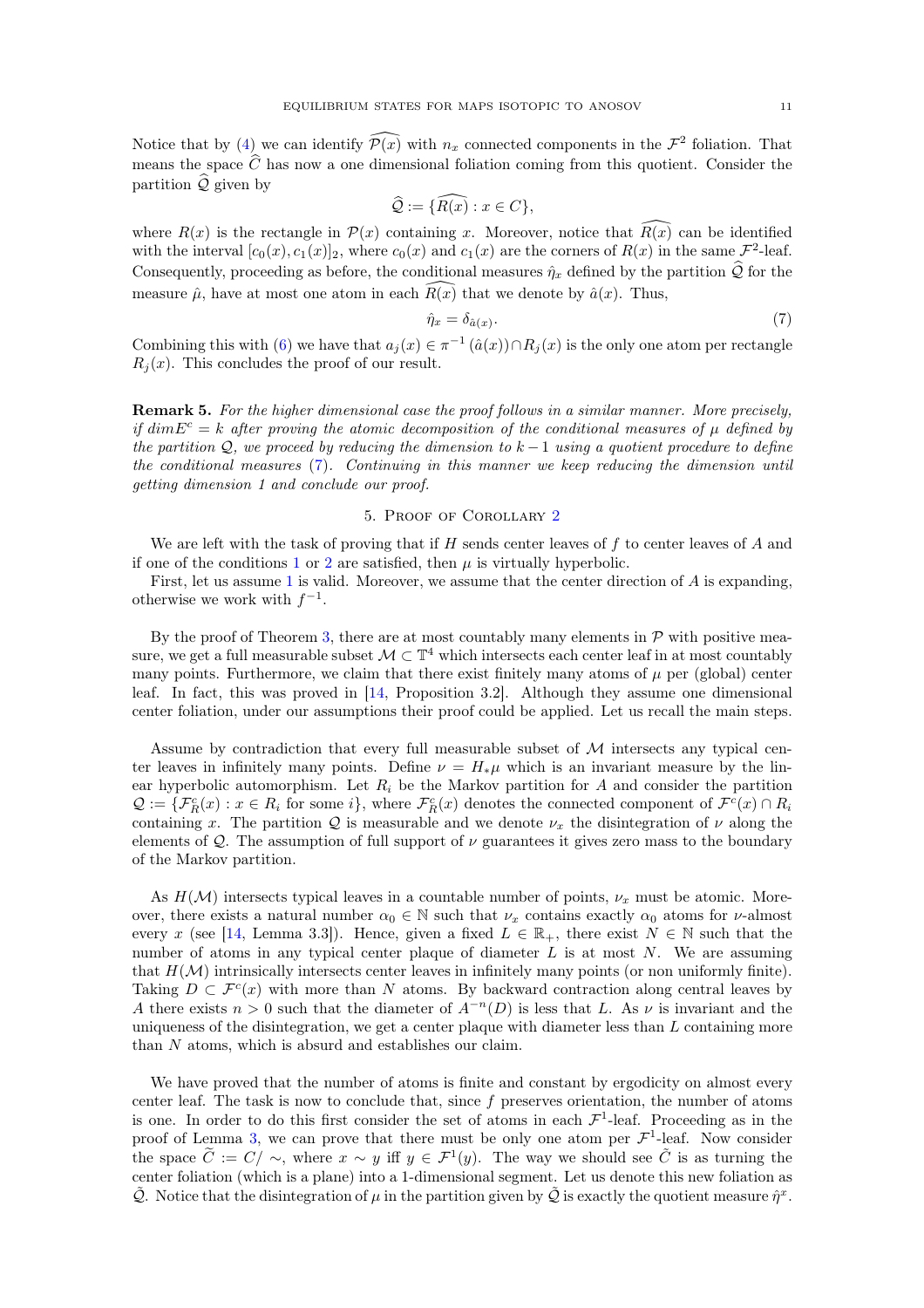<span id="page-11-1"></span>

Figure 2. Global Atom in a center leaf.

Since  $\mathcal{F}^1$  has an orientation, we may define a transversal orientation by the following way: a vector  $v \in T_x \mathcal{F}_{loc}^c(x)$  points in the positive direction if for any positive vector  $w \in T_x \mathcal{F}_{loc}^c(x)$  we have  $\omega_x(v, w) > 0$ , where  $\omega_x$  is the restriction of the volume form to  $\mathcal{F}_{loc}^c(x)$ .

Now consider the extremal atoms per central leaf. By left extremal atom we consider the atom whose projection by the map  $\pi: C \to \tilde{C}$  is the left extreme one (see Figure [2\)](#page-11-1). Since f preserves the orientation in  $\mathcal{F}^1$ , then f preserves the transversal orientation. Once again, proceeding as the proof of Lemma [3](#page-9-0) we conclude that there is only one atom per global center leaf. Therefore,  $\mu$  is virtually hyperbolic.

On the other hand, if [2](#page-5-6) is valid then  $H(\mathcal{F}^1)$  must coincides with  $E_A^s$  or  $E_A^u$ . Without loss of generality, let us assume  $H(\mathcal{F}^1)$  coincides with  $E_A^u$ . By the proof of Theorem [3,](#page-5-3) the set M intersects each  $\mathcal{F}^1$  leaf in at most countably many points. Proceeding as before, using the  $\mathcal{F}^1$ foliation instead the center one, one can also conclude that  $\mu$  is virtually hyperbolic.

6. Proof of Theorem [A](#page-1-3)

<span id="page-11-0"></span>**Case 1:**  $\mu(C) = 0$ 

This case follows as in the proof of [\[14,](#page-14-7) Theorem A]. We present it here for completeness.

Let  $\nu$  be the unique equilibrium state of  $(A, \phi)$ . Assume by contradiction that there exist  $\eta$ another equilibrium state for  $(f, \varphi = \phi \circ H)$ . By the uniqueness of  $\nu$  we have that  $H_*\mu = H_*\eta$ . Let  $\psi : \mathbb{T}^4 \to \mathbb{R}$  be any continuous map. Since  $H^{-1}H(C) = C$  we have  $\eta(C) = 0$ . Therefore,

$$
\int \psi d\mu = \int_{\mathbb{T}^4 \backslash C} \psi d\mu,
$$
  
= 
$$
\int_{\mathbb{T}^4 \backslash C} \psi \circ H^{-1} dH_* \mu,
$$
  
= 
$$
\int_{\mathbb{T}^4 \backslash C} \psi \circ H^{-1} dH_* \eta,
$$
  
= 
$$
\int_{\mathbb{T}^4 \backslash C} \psi d\eta,
$$
  
= 
$$
\int \psi d\eta.
$$

Since  $\psi$  is arbitrary, this implies that  $\mu = \eta$ .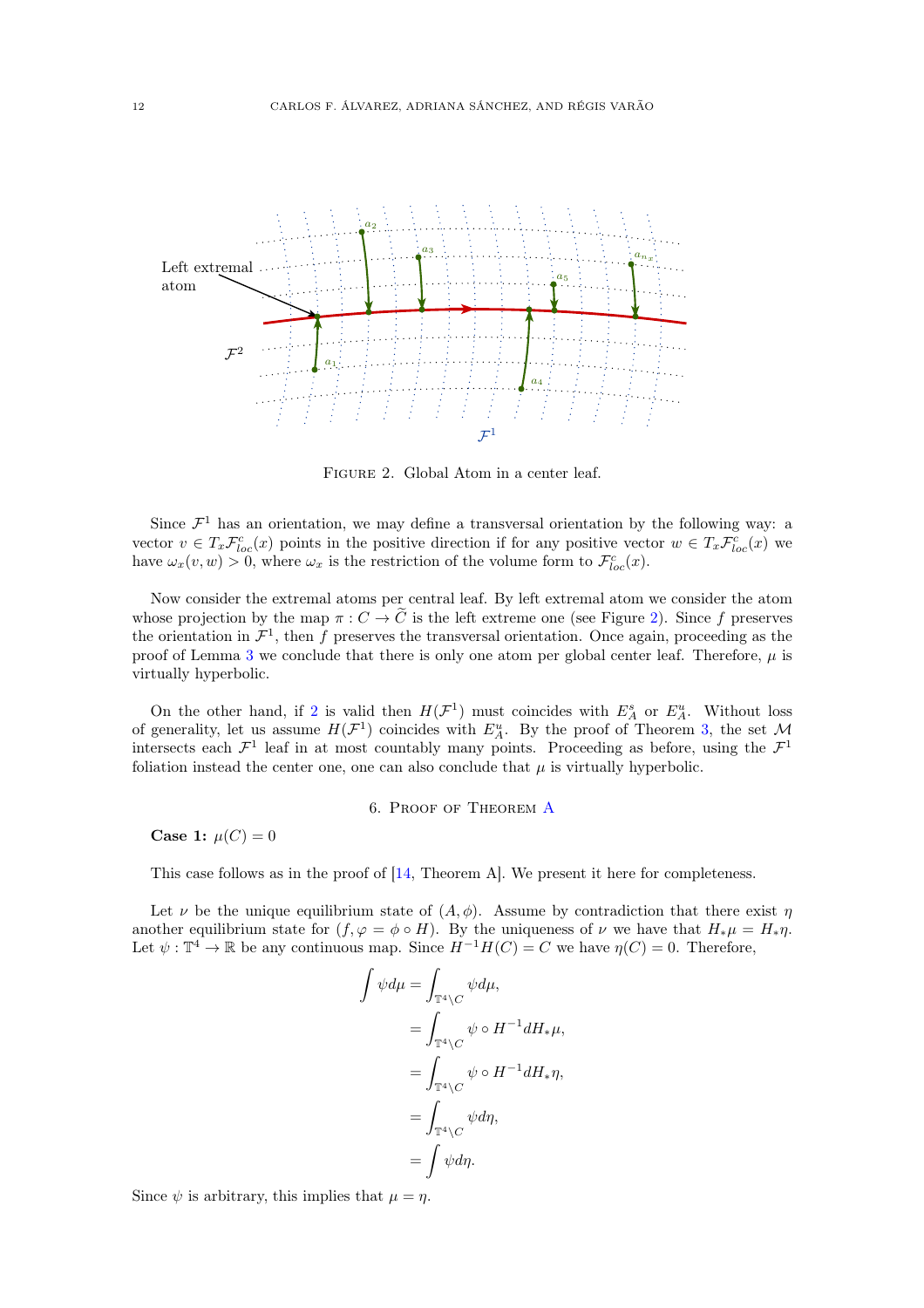**Case 2:**  $\mu(C) = 1$ 

Consider the partition:

$$
\mathcal{P} := \{ \mathcal{P}(x) := H^{-1}H(x) | x \in C \},
$$

and denote by  $\mu_x$  the conditional measure of  $\mu$  supported on  $\mathcal{P}(x)$ . We proceed as in the proof of Theorem [3.](#page-5-3) Hence, we have that

$$
\mu_x = \sum_{j=1}^{n_x} p_j(x) \delta_{a_j(x)},
$$

for some  $a_j(x) \in R_j(x)$ . Moreover, if conditions [1](#page-5-5) and [2](#page-5-6) are satisfied, then  $\mu$  is virtually hyperbolic. The only thing left to prove is the existence of another equilibrium state.

<span id="page-12-0"></span>**Lemma 4.** If H sends center leaves of f to center leaves of A and [2b](#page-5-7) is satisfied then, the set of extremal points of intervals  $Q(x) = P(x) \cap \mathcal{F}^{1}(x)$  forms a measurable set.

*Proof.* Let us denote  $\mathcal{F}^1_A$  the foliation of the center direction of A induced by the image of  $\mathcal{F}^1$  by the semiconjugacy H. We will prove the measurability of the lower extremal points of  $Q(x)$ . The case of higher extremal points is similar.

Consider  $\varphi : \mathbb{T}^4 \to \mathbb{T}^4$  the flow on  $\mathbb{T}^4$  having constant speed one in  $\mathcal{F}^1_A$ . More precisely, we know that the leaves of  $\mathcal{F}^1$  in the center foliation of A are straight lines and orientable by assumption. Define  $\varphi(t,x)$  the unique point in the  $\mathcal{F}_{A}^{1}(x)$  which has distance t inside this  $\mathcal{F}_{A}^{1}$ -leaf and in the positive direction from x.

Following the proof of [\[19,](#page-14-17) Lemma 3.2], we have that  $H(C)$  is a measurable set. Therefore,  $\varphi(-1/n, H(C))$  is a measurable set. Furthermore, since H is continuous, the set  $H^{-1}(\varphi(-1/n, H(C)))$ is also measurable.

Consider 
$$
\hat{C} = C/Q
$$
 where  $Q := \{Q(x) := \mathcal{P}(x) \cap \mathcal{F}^1(x) : x \in C\}$ . Let  

$$
\phi_n : \hat{C} \to H^{-1}(\varphi(-1/n, H(C))),
$$

be the function given by the Measurable Choice Theorem [2](#page-4-1) applied to the product  $\hat{C} \times \mathbb{T}^4$  and the measurable set  $G = H^{-1}(\varphi(-1/n, H(C))).$ 

Notice that fixing  $Q(x) \in \hat{C}$  we have that  $\phi_n(Q(x))$  is an increasing sequence. Therefore, we can define the function

$$
\phi: \hat{C} \to \mathbb{T}^4
$$
  
  $Q(x) \mapsto \lim_{n \to \infty} \phi_n(Q(x)),$ 

and by its construction  $\phi(Q(x))$  is the lower extreme of  $Q(x)$ . Notice that  $\phi$  is a measurable function because it is the limit of measurable functions. Let  $\pi$  the canonical projection and let  $\hat{\mu} = \pi_*\mu$  the measure in the quotient space. By Lusin's theorem for any  $n \in \mathbb{N}$  there exist a compact set  $\hat{K}_n \subset \hat{C}$  such that  $\hat{\mu}(\hat{K}_n^c) < 1/n$  and  $\phi$  is a continuous function when restricted to  $\hat{K}_n$ . Therefore,  $\phi(\hat{K}_n)$  is a compact set. Without loss of generality we may consider  $\hat{C} = \cup_{n \in \mathbb{N}} \hat{K}_n$ . Therefore,

$$
\phi(\hat{C}) = \bigcup_{n \in \mathbb{N}} \phi(K_n),
$$

is a measurable set. Thus, we have proven so far that the base of the intervals from  $Q$  forms a measurable set.  $\Box$ 

We have seen that the center foliation is measure theoretically equivalent to the partition of  $\mathbb{T}^4$ into points, hence measurable. Let us denote  $(\hat{M}, \hat{\mu})$  the quotient space  $\hat{M} := \mathbb{T}^4/\mathcal{F}^c$  equipped with the quotient measure. We denote by  $\hat{f}: \hat{M} \to \hat{M}$  the induced map on the quotient space. Therefore, since  $\mu$  if f-invariant, then  $\hat{\mu}$  is f-invariant.

Notice that, by the virtual hyperbolicity proved above, every element  $\hat{x} \in \hat{M}$  can be identified by the unique  $\mathcal{Q}_x(z) \subset \mathcal{F}^c(x)$  where its atom belongs to. When  $\mathcal{Q}_x(z)$  is a collapse interval inside a  $\mathcal{F}^1$ -leaf, we define  $\mathcal{Q}(\hat{x}) := \mathcal{Q}_x(z)$ . On the other hand, if  $\mathcal{Q}_x(z)$  is a point, this means that the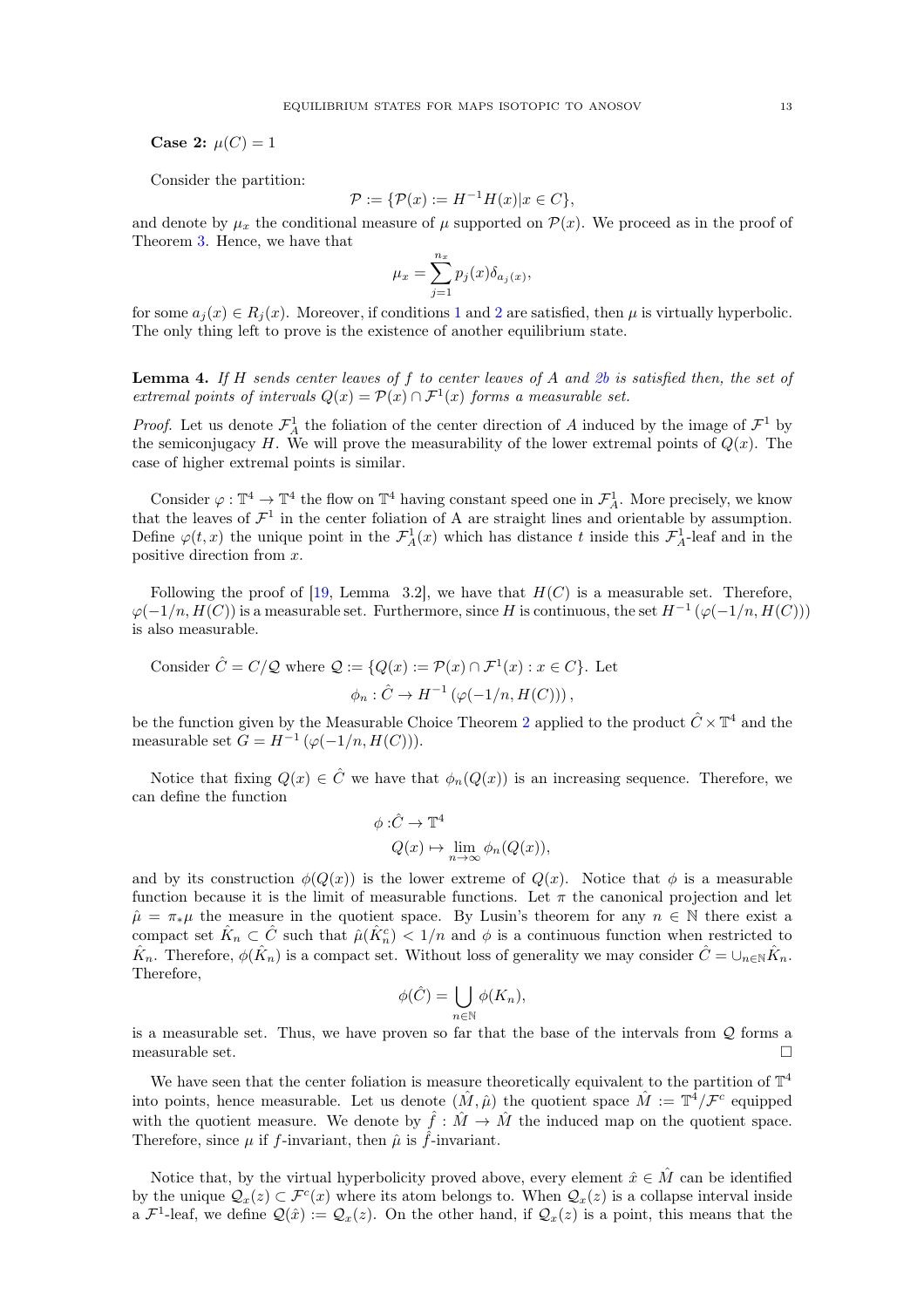rectangle  $R_j$  containing the atom is one dimensional and contained in an  $\mathcal{F}^2$ -leaf. In this case, we define  $\mathcal{Q}(\hat{x}) := R_j$  (see Figure [1b\)](#page-7-0).

Thus, we can write

$$
\mu = \int \delta_{a(\hat{x})} d\hat{\mu},
$$

where  $a(\hat{x})$  is the atom inside the collapse interval  $\mathcal{Q}(\hat{x})$ . Choose  $b(\hat{x}) \neq a(\hat{x})$  the left (or right) extreme point of  $\mathcal{Q}(\hat{x})$ . Let us define

$$
\eta = \int \delta_{b(\hat{x})} d\hat{\mu},
$$

which is well-defined because  $\{b(\hat{x}) : \hat{x} \in \hat{M}\}\$ is measurable by Lemma [4.](#page-12-0) We claim that this is an f-invariant ergodic measure satisfying  $H_*\eta = H_*\mu$ . In order to see this, consider any continuous map  $\psi$  and notice that

$$
\int \psi \circ f d\eta = \int \int \psi \circ f d\delta_{b(\hat{x})} d\hat{\mu}
$$

$$
= \int \psi(f(b(\hat{x}))) d\hat{\mu}
$$

$$
= \int \psi(b(\hat{f}(\hat{x}))) d\hat{\mu}
$$

$$
= \int \psi(b(\hat{x})) d\hat{\mu}
$$

$$
= \int \psi d\eta,
$$

where the third equality comes from the invariance of collapse intervals and that  $f$  preserves the orientation of the  $\mathcal{F}^i$ -foliations with  $i = 1, 2$ . The fourth equality is due to the  $\hat{f}$ -invariance of  $\hat{\mu}$ .

To see the ergodicity of  $\eta$ , consider any invariant subset D with positive  $\eta$ -measure. Since  $\hat{\mu}$ is ergodic and  $f(b(\hat{x})) = b(\hat{f}(\hat{x}))$ , we have that the set  $\{\hat{x} : \mathbb{1}_D(b(\hat{x})) = 1\}$  is  $\hat{f}$ -invariant. So the ergodicity of  $\hat{\mu}$  guarantees it has full measure, which implies  $\eta(D) = 1$ .

Notice that, if  $\varphi = \phi \circ H$ , since  $H(a(\hat{x})) = H(b(\hat{x}))$  then

$$
\int \varphi d\eta = \int \varphi(b(\hat{x})) d\hat{\mu} = \int \varphi(a(\hat{x})) d\hat{\mu} = \int \varphi d\mu.
$$

However, by the essential uniqueness of disintegration we have that  $\eta \neq \mu$ .

We are left with the task of determining  $h_n(f) = h_\mu(f)$ . But this is a direct consequence of the fact that  $(f, \mu)$  and  $(f, \eta)$  are measure theoretically isomorphic by the map that sends  $a(\hat{x})$  to  $b(\hat{x})$ . Thus,  $\eta$  is also an equilibrium state form  $(f, \varphi)$ .

#### <span id="page-13-0"></span>**ACKNOWLEDGMENTS**

The authors thank Cristina Lizana by the communication of her work and for clarifying some questions. C.F.A. was partially funded by CAPES-Brazil (grant  $\#2019/88882.329056-01$ ). A.S. thanks the Math Department of ICMC (São Carlos) where most of the work was developed. This work was partially supported by FAPESP (Fundação de Amparo à Pesquisa do Estado de São Paulo), grant #2018/18990-0 and Universidad de Costa Rica for A.S. and R.V. was partially supported by National Council for Scientific and Technological Development– CNPq, Brazil and partially supported by FAPESP (grants  $\#17/06463-3$  and  $\#16/22475-9$ ).

# <span id="page-13-1"></span>**REFERENCES**

- <span id="page-13-3"></span>[1] Charalambos D. Aliprantis and Kim C. Border. Infinite dimensional analysis. Springer, Berlin, third edition, 2006. A hitchhiker's guide.
- <span id="page-13-2"></span>[2] Robert J. Aumann. Measurable utility and the measurable choice theorem. In La Décision, 2: Agrégation et Dynamique des Ordres de Préférence (Actes Colloq. Internat., Aix-en-Provence, 1967), pages 15–26. Éditions du Centre Nat. Recherche Sci., Paris, 1969.